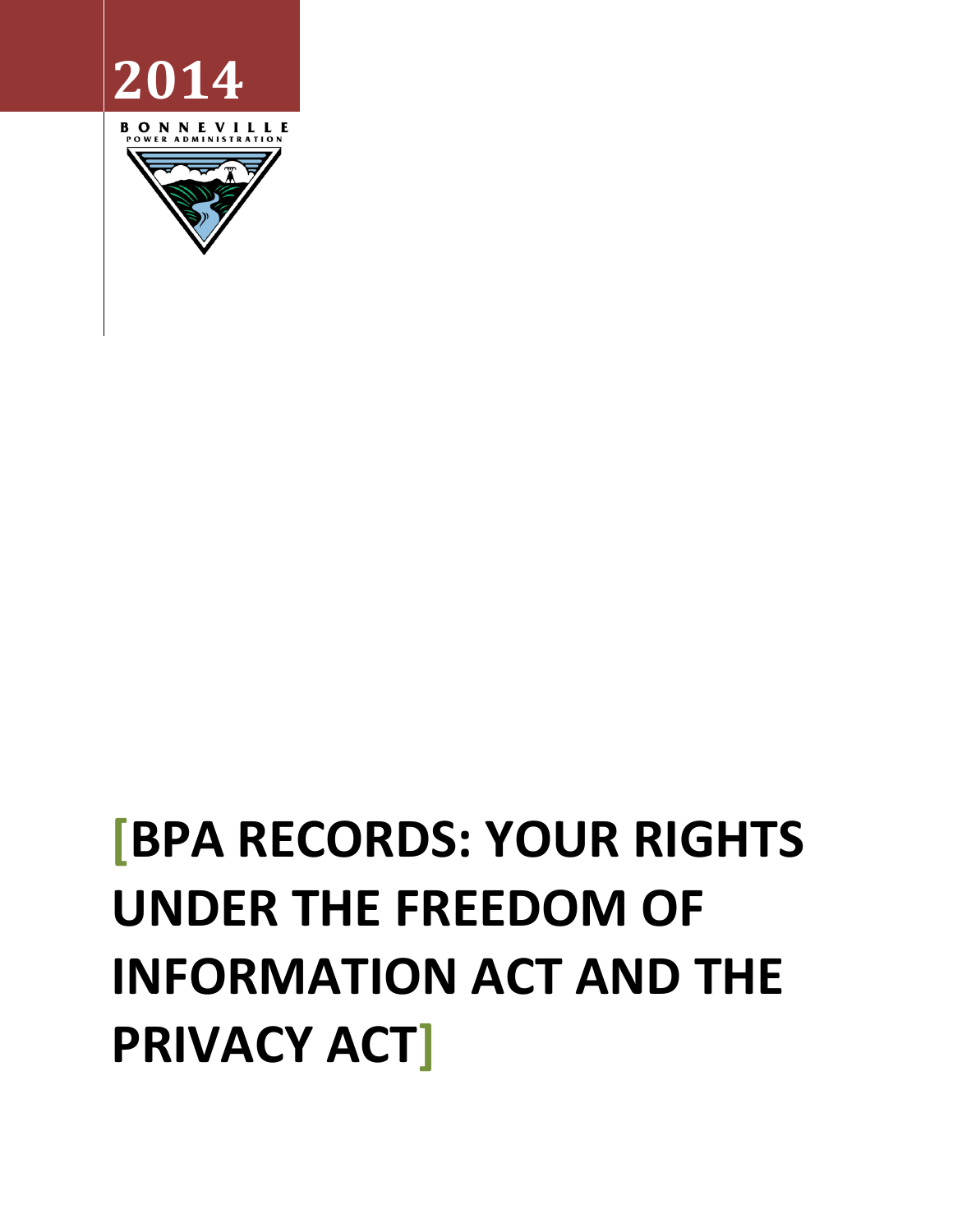# Introduction

This guidebook provides a brief explanation of the Freedom of Information Act (FOIA) and the Privacy Act of 1974 and how you can use these laws to access the agency records of the Bonneville Power Administration (BPA). The guidebook explains how to submit a FOIA or Privacy Act request to BPA and provides information about the fees that you may incur when BPA searches for, reviews, and reproduces agency records that are responsive to your request. It also explains how you can use the Privacy Act to request corrections of your Privacy Act records.

# About BPA

The Bonneville Power Administration is a federal agency based in the Pacific Northwest. BPA is part of the U.S. Department of Energy, and it markets wholesale electrical power from 31 federal hydro projects in the Columbia River Basin, one nonfederal nuclear plant and several other small nonfederal power plants. The dams are operated by the U.S. Army Corps of Engineers and the Bureau of Reclamation. About one-third of the electric power used in the Northwest comes from BPA.

BPA also operates and maintains about three-fourths of the high-voltage transmission in its service territory. BPA's service territory includes all of Idaho, Oregon, Washington and western Montana, and small parts of eastern Montana, California, Nevada, Utah and Wyoming.

As part of its responsibilities, BPA promotes energy efficiency, renewable resources and new technologies. The agency also funds regional efforts to protect and rebuild fish and wildlife populations affected by hydroelectric power development in the Columbia River Basin.

BPA is committed to providing public service and invites input from all stakeholders. BPA's vision statement dedicates the agency to providing electrical system reliability, low rates consistent with sound business principles, environmental stewardship and accountability.

For more information about BPA, please visit our website at http://www.bpa.gov.

# About the FOIA Team

BPA's FOIA team is responsible for processing all FOIA and Privacy Act requests and for establishing policies and procedures to ensure compliance with the FOIA. The FOIA team is part of BPA's Privacy Office.

The FOIA team collaborates with and assists FOIA and Privacy Act requesters in finding the agency records they seek. These records are provided to requesters, to the extent permissible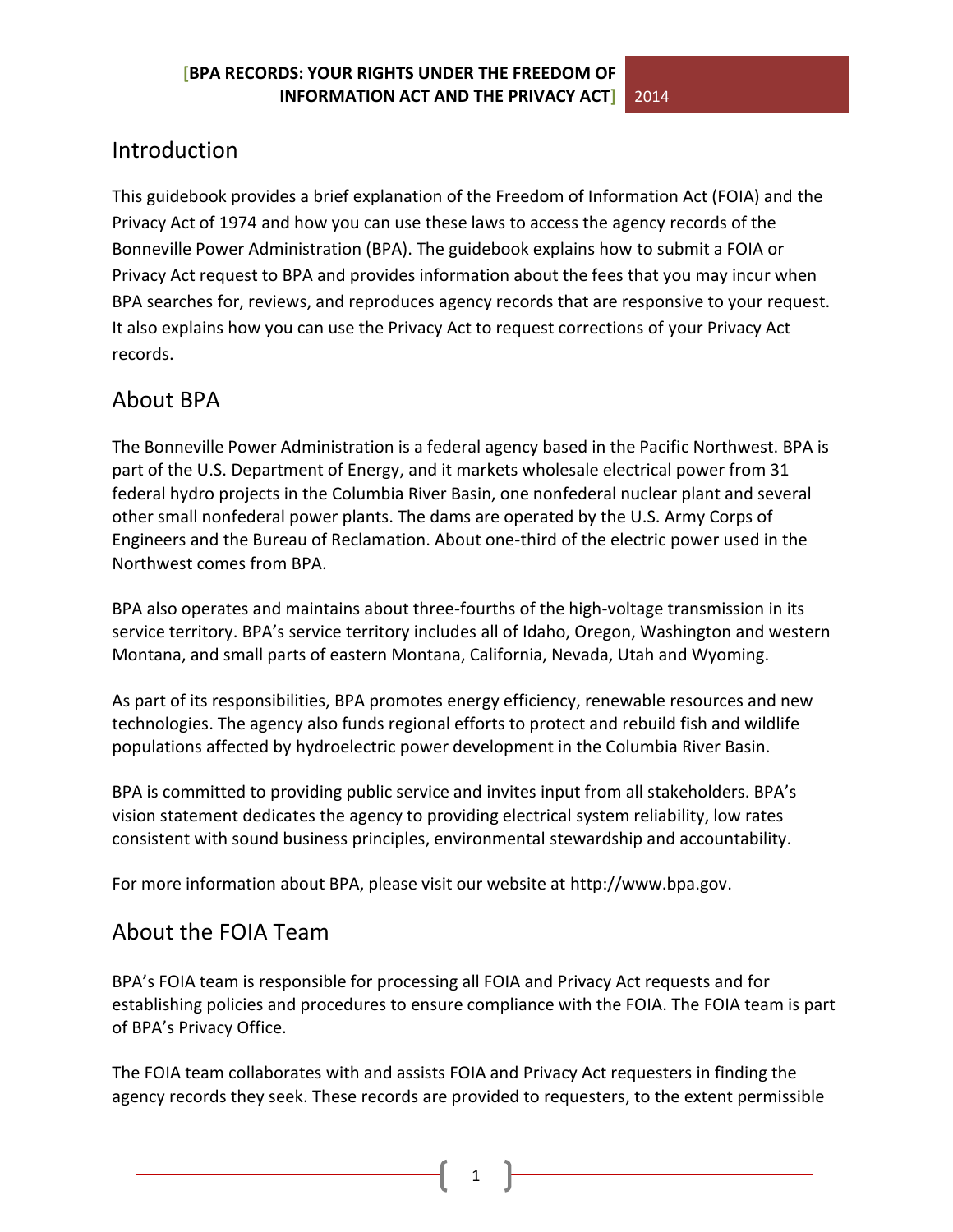under law, in a timely and professional fashion.

BPA's Public Liaison is responsible for:

- Working collaboratively with requesters to help tailor the scope of their request and guide them through the FOIA process
- Reducing delays associated with FOIA requests
- Increasing transparency and providing status updates as necessary
- Assisting requesters in disputes

BPA's FOIA Public Liaison can be reached at FOIA@BPA.gov or by calling (503) 230-5273.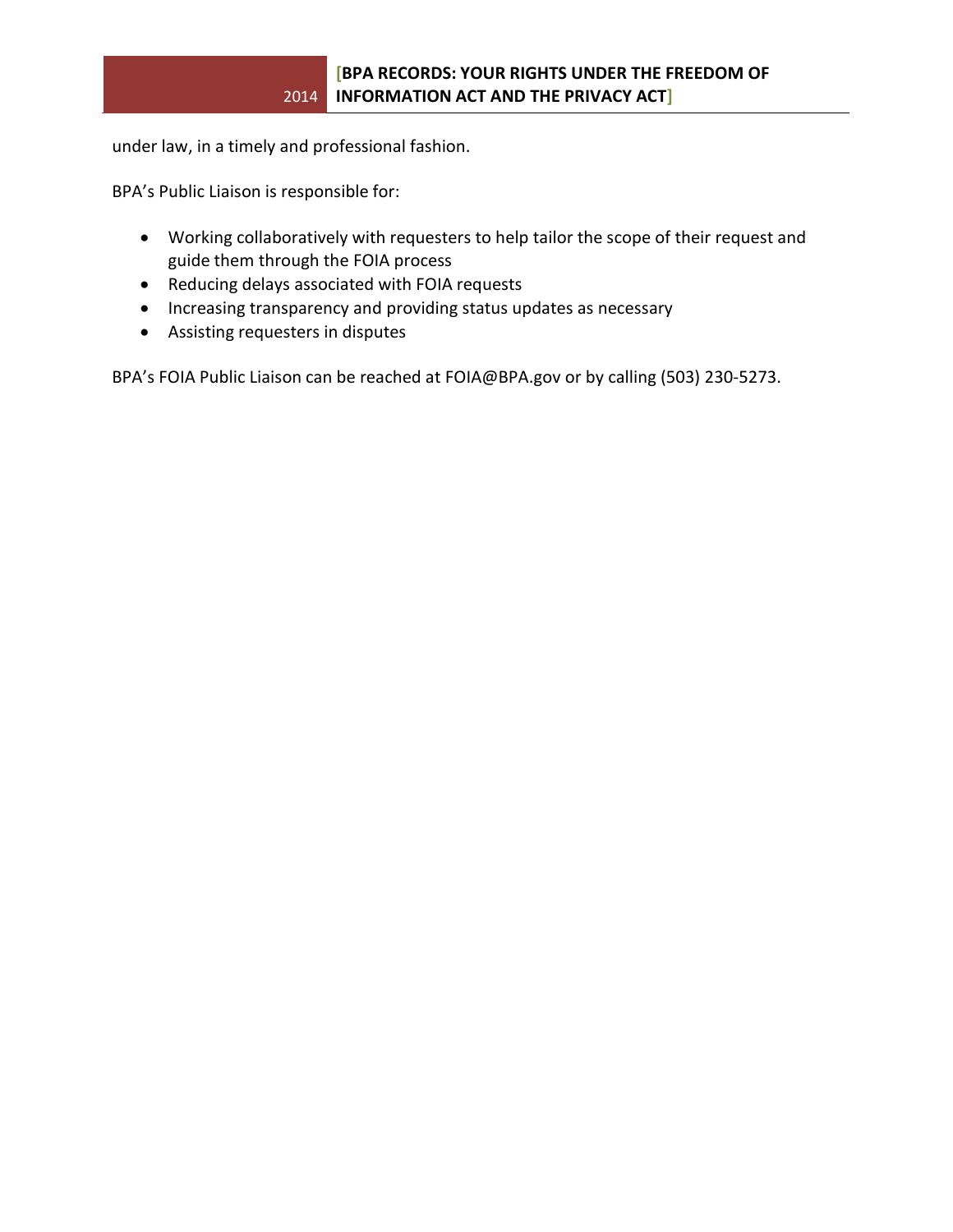# **Chapter One: The Freedom of Information Act**

# I. General Information About the FOIA

The FOIA is a federal statute that grants the public a judicially-enforceable right to access the records of federal agencies, upon request, subject to several statutory exemption and exclusions. The FOIA exists to give the public insight into the operations of the federal government and to hold the government accountable for its actions.

Any member of the public may file a FOIA request with BPA. Your request must contain a reasonable description of the records sought. A description of a record is reasonable if it helps a BPA employee find the record without undue effort.

The term "record" refers to a broad range of information that BPA generates or receives, including paper and electronic documents, emails, letters, charts and presentations, photographs and videos. The FOIA does not require BPA to create new records, answer questions, or explain the records provided.

## II. Exemptions

The FOIA authorizes – and in some cases requires – BPA to redact certain information contained in its records before releasing the record in response to a FOIA request. The FOIA lists nine grounds (or exemptions) for withholding information. These exemptions are summarized below:

- **Exemption 1: Classified information.** BPA does not routinely handle classified information and rarely uses this exemption.
- **Exemption 2: Information that pertains to internal personnel policies and practices of BPA.** While BPA does not use this exemption often, it is occasionally used to protect records related to Human Resources functions.
- **Exemption 3: Information that federal statutes (besides the FOIA) permit or require BPA to withhold**. Certain federal statutes make specified types of records exempt from disclosure under the FOIA. For example, under Exemption 3, BPA occasionally withholds information about archeological resources, pursuant to 16 U.S.C. § 470hh(a).
- **Exemption 4: Trade secrets and confidential commercial or financial information provided to BPA.** When a FOIA request includes commercial or financial information provided to BPA, BPA must ask the submitter of the information whether the information should be withheld. BPA then independently evaluates whether any requested redactions meet the requirements for withholding.
- **Exemption 5: Internal or inter-agency records can be protected from disclosure if they are:**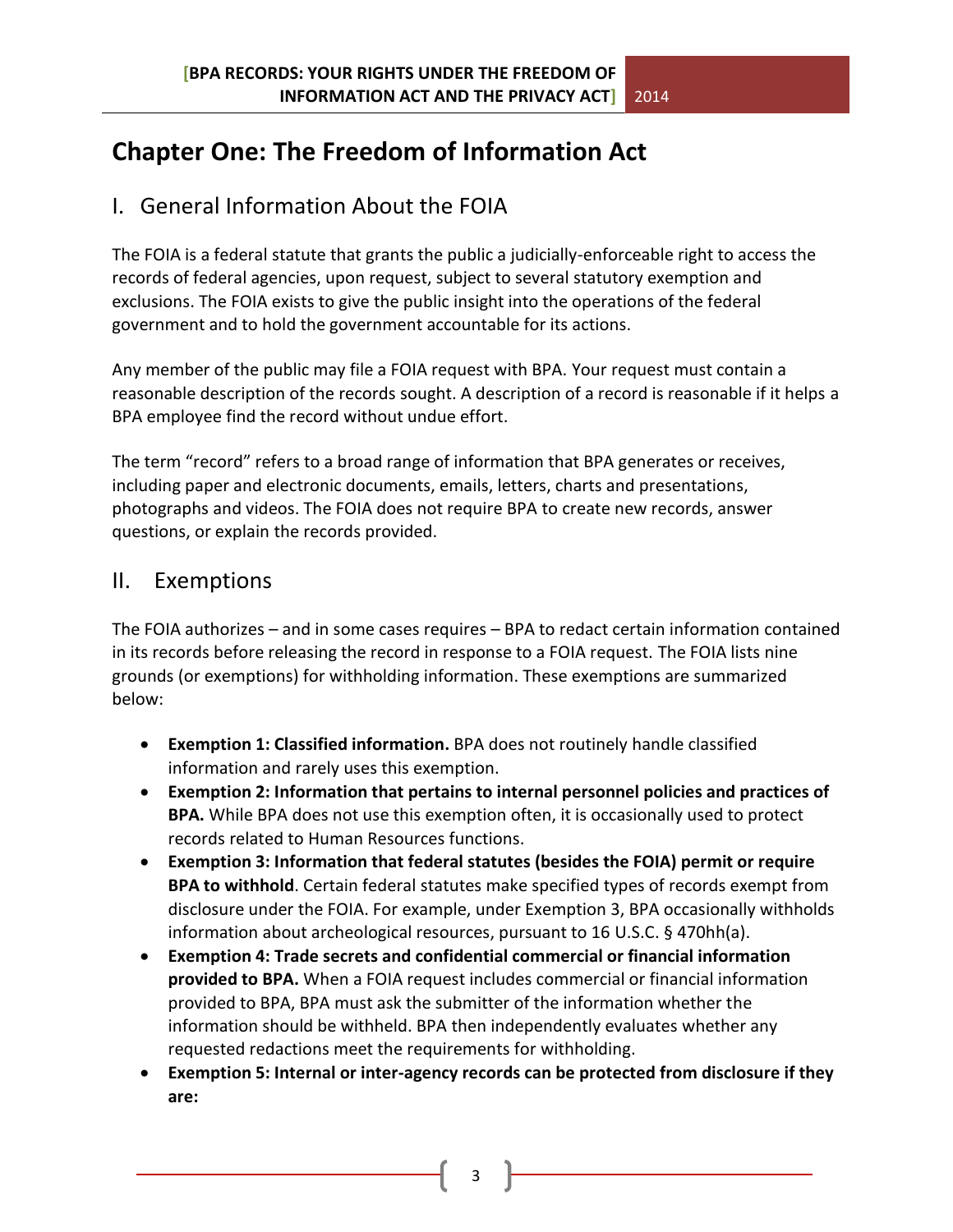#### 2014 **INFORMATION ACT AND THE PRIVACY ACT] [BPA RECORDS: YOUR RIGHTS UNDER THE FREEDOM OF**

- **Attorney-client communications** Confidential legal advice and communications between BPA or government attorneys and BPA employees
- **Attorney work product** Documents prepared by an attorney in contemplation of litigation
- **Deliberative process** Information or discussions that inform and precede BPA decisions, including draft documents, policy recommendations, analyses and briefing materials.

While many records qualify for protection under Exemption 5, BPA often voluntarily discloses this information when doing so would not result in foreseeable harm.

- **Exemption 6: Personal information that, if disclosed, would clearly invade an individual's privacy.** BPA uses this exemption to protect the personal information of employees and other individuals. Information redacted under Exemption 6 may include home addresses, Social Security numbers, certain personnel records including discipline matters and health information. BPA cannot voluntarily release such information; information that falls under this exemption must be protected.
- **Exemption 7: Information that is compiled for law enforcement purposes when its disclosure would**:
	- **Interfere with a pending or prospective law enforcement proceeding,**
	- **Deprive someone of a fair trial,**
	- **Violate the privacy interests of a witness or other participant in a law enforcement matter,**
	- **Disclose the identity of an informant, expose a sensitive law enforcement technique or procedure, or**
	- **Endanger the physical safety of an individual.**

BPA maintains little law enforcement information and rarely uses Exemption 7.

- **Exemption 8**: **Information that relates to the examination of a financial institution.**  This exemption is never used by BPA.
- **Exemption 9: Certain geological and geophysical information.** This exemption is rarely used by BPA.

# III. Filing a FOIA Request

Before making a FOIA request, check to see if the information is already available. Many agency records are available in person at the BPA library, in the electronic BPA FOIA Reading Room, in the electronic Department of Energy FOIA Reading Room, or by searching BPA's website. Accessing BPA records through these resources is faster, and always free.

If the records are not available, you can make a FOIA request at any time. Your FOIA request must be made in writing; we cannot accept requests over the phone.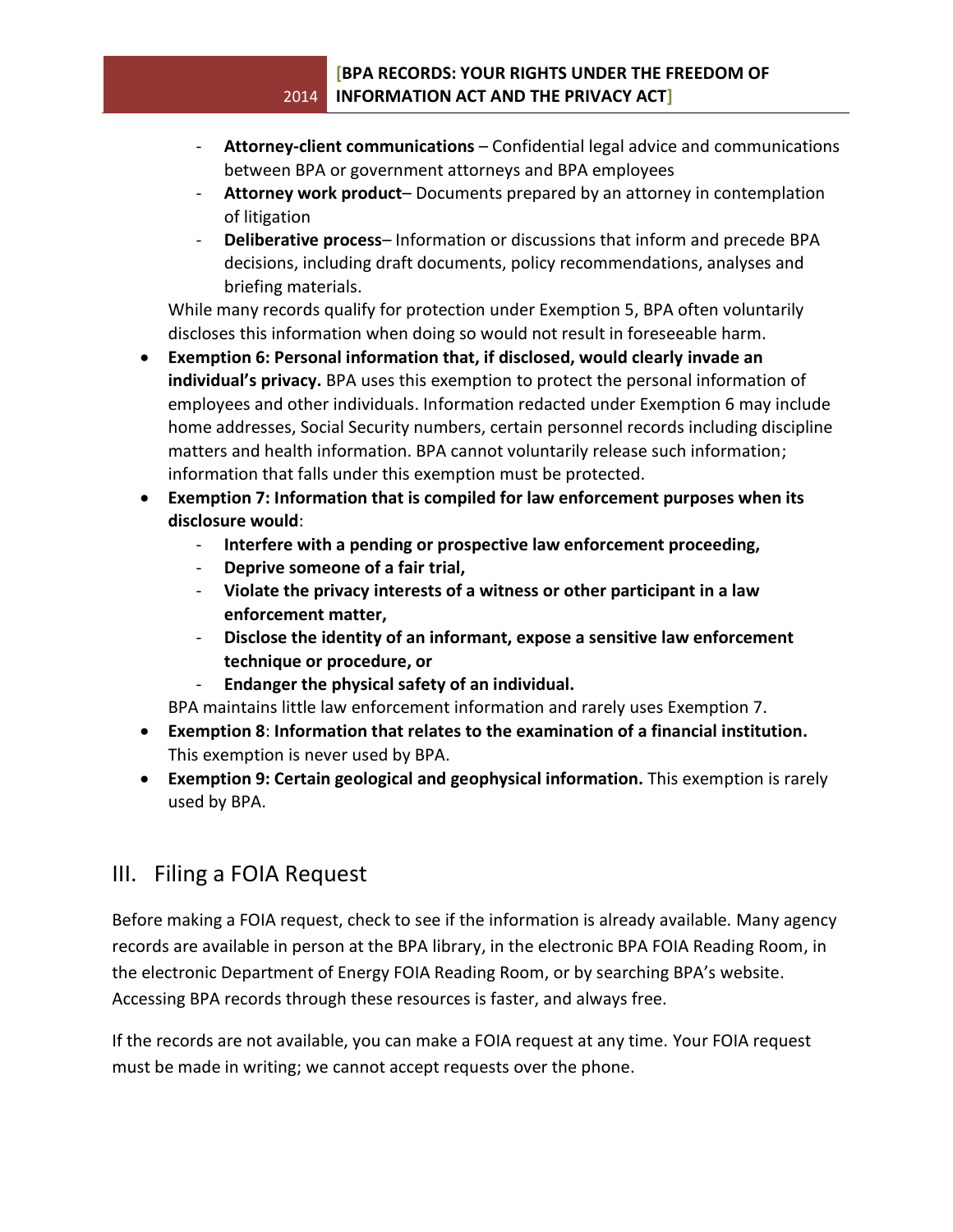#### Submit your FOIA by:

**Filling out an electronic form** at http://www.bpa.gov/news/FOIA/Pages/RequestForm.aspx

**Faxing** it to (503) 230-4619

**Mailing** it to: Christina J. Munro, FOIA/Privacy Officer Bonneville Power Administration PO Box 3621 Portland, OR 97208

Your request must include:

- **Your contact information (e.g. full name, address, phone number, email address).** We need to contact you to acknowledge receipt of your request, clarify the scope of the request, invoice fees associated with your request, provide status updates and provide your response.
- **As many details as possible about the information you are seeking from BPA.** This enables us to conduct a reasonable search, and identify and retrieve records responsive to your request.
- **Information on fees (see page 7 for more information on these topics)**
	- o **Type of requester (e.g. commercial, media, other).** Certain types of requesters may be charged fees for records. The type of requester does *not* affect your right to access records; all requesters have the same access rights under the FOIA.
	- o **The amount of fees you are willing to pay, if required**
	- o **Whether you are seeking a fee waiver and/or expedited processing, and appropriate justifications.**
- **Your preferred format for records.** Options include paper, electronic format (usually Adobe PDF), CD and in some instances DVD.

# IV. Response Time

We normally process FOIA requests in the order in which they are received. To ensure that simple requests – those requiring little search or review - are not delayed by the processing of complex or voluminous requests, we place simple requests in a separate queue. Within each of these queues, BPA processes requests in the order in which it receives them.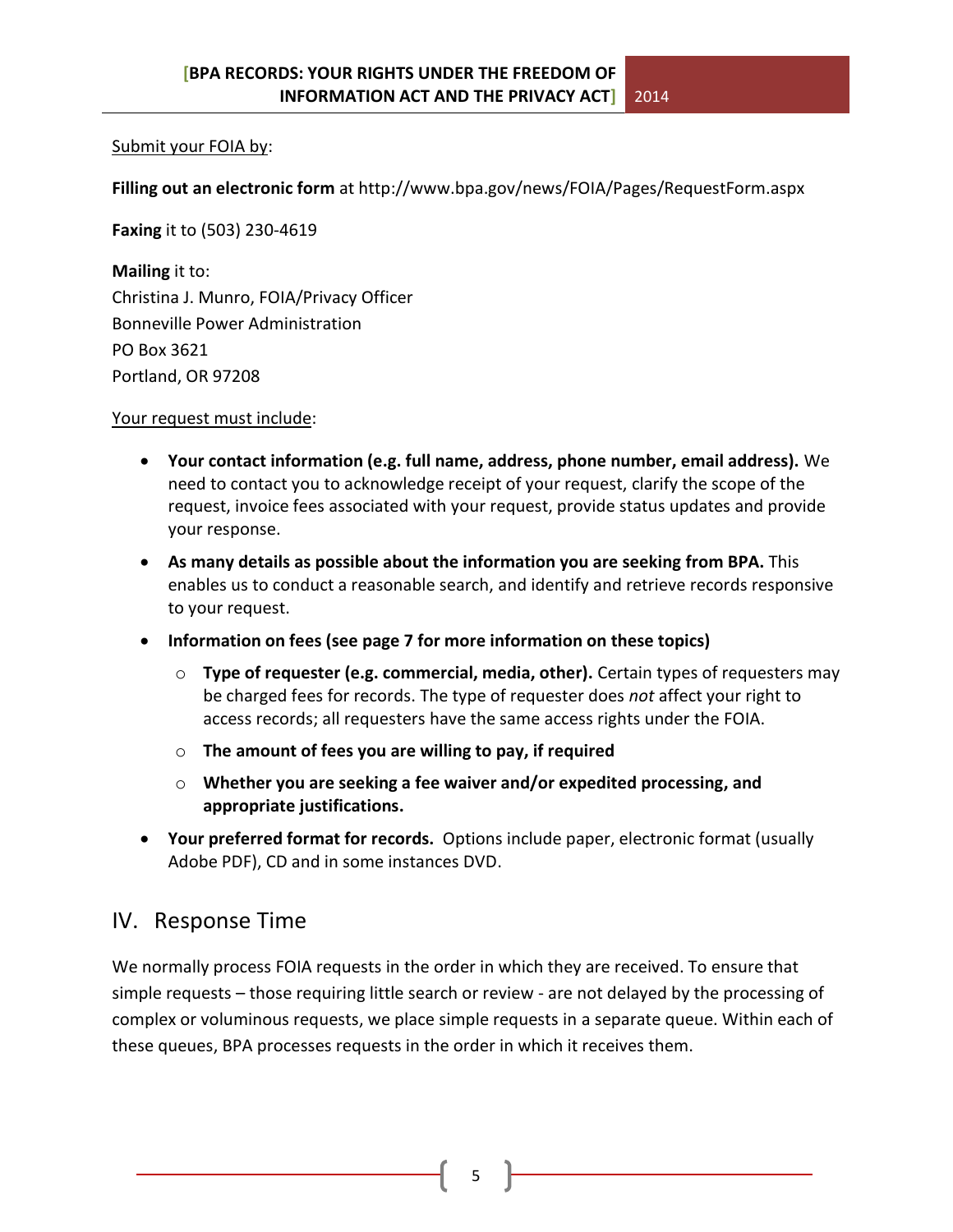#### 2014 **INFORMATION ACT AND THE PRIVACY ACT] [BPA RECORDS: YOUR RIGHTS UNDER THE FREEDOM OF**

Generally, the FOIA requires BPA to respond to your request within 20 business days. The 20 day "clock" starts when BPA receives a request that includes all of the required elements listed above, including an adequate description of records sought. If your request does not meet those requirements, BPA's FOIA Public Liaison will contact you and work with you to remedy any procedural issues. If you fail to address the concerns within 30 calendar days of notification, BPA will deem your request withdrawn. You may resubmit your request at any time.

## Expedited Processing

You may request expedited processing of your FOIA request. If we are able to provide expedited processing, we will process your request ahead of other requests in that queue and will respond to your request as soon as possible. Requests that are complex or voluminous may still require 20 or more days to process, even if expedited processing has been approved.

If you would like expedited processing, you must request it in writing when you file your FOIA request. BPA will grant expedited processing if you can demonstrate a "compelling need" for the information requested. To do so, you must show that either:

- (1) Not obtaining the requested records in an expedited manner could reasonably be expected to pose an imminent threat to the life or physical safety to an individual; OR
- (2) You are primarily engaged in disseminating information; urgency exists to inform the public about an actual or alleged federal government activity; and delaying response to the request will compromise a significant, recognized interest to the American public.

Your request for expedited processing must also include the following certification, which is required by federal law: "I declare under penalty of perjury that the foregoing is true and correct. Executed on [date]."

Requests for expedited processing will be granted or denied within 10 calendar days. If we deny your request, we will provide an explanation of our decision and provide information about how to appeal the decision.

#### Delayed Responses

Under certain circumstances, BPA is allowed to respond to your request outside of the standard 20-day deadline. BPA may toll (pause) the "clock" one time while we await your clarification of a request. We may also delay response while the FOIA Public Liaison works with you to resolve any dispute regarding fees.

BPA may extend the 20 business day deadline by an additional 10 business days or longer when a request involves "unusual circumstances." This is defined by statute as requests that require: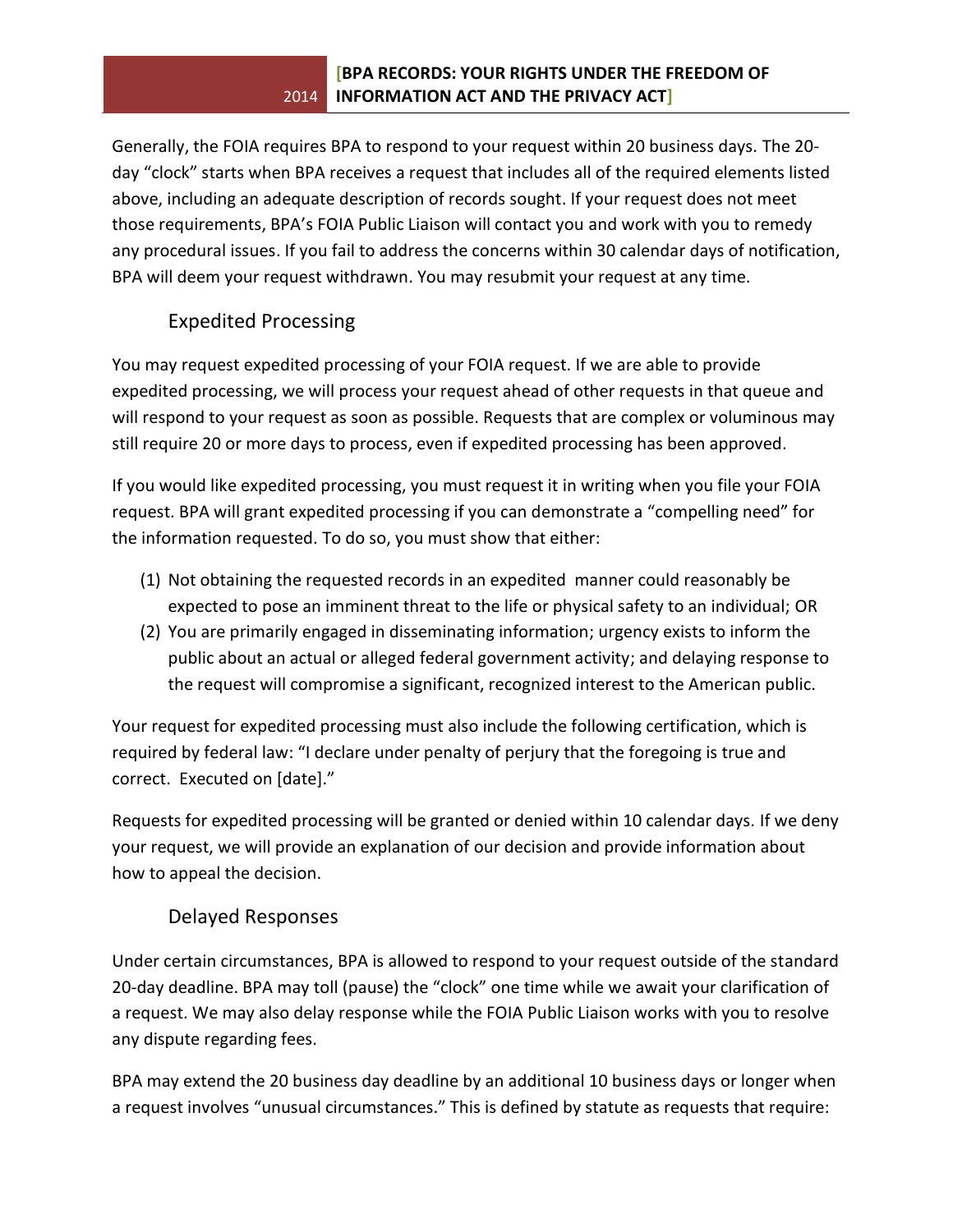- The need to search for and collect records from more than one office;
- The need to review a voluminous amount of records for responsiveness or redaction, or
- The need to consult with the Department of Energy or another government agency

If your request requires one or more of these steps, BPA's FOIA Public Liaison will contact you to determine if you would like to narrow the scope or otherwise simplify your request. If you cannot or will not simplify your request, BPA will notify you in writing that we will not be able to meet the 20-day deadline, and explain why we need an extension and when we expect to complete your request.

# V. Fees

You can submit a FOIA request at any time for free. However, the FOIA authorizes BPA to charge fees to recover the costs of searching for, reviewing, and reproducing records. Fees may be waived if:

- Fees total less than \$15,
- Your response is not completed by the deadline,
- At the discretion of the FOIA Officer, OR
- Upon request if you meet certain criteria.

Fees vary by requester type. When submitting a FOIA request, please specify your requester type. Most requesters fall into the "Other" category. If you are submitting a FOIA request on behalf of another person or organization (e.g., an attorney submitting a request on behalf of a client), please specify the identity of that person and their requester type instead of your own.

| <b>Type of Requester</b>                                                                                                                                            | <b>Fees</b>                                                                                                                                                                                                                   |
|---------------------------------------------------------------------------------------------------------------------------------------------------------------------|-------------------------------------------------------------------------------------------------------------------------------------------------------------------------------------------------------------------------------|
| <b>Commercial Use requesters</b> are requesting<br>information to further their own commercial<br>interests, or the commercial interest of those<br>they represent. | Search time: Hourly rate of searching<br>employee plus 16%. Average rate is \$42 per<br>hour.<br>Review time: Hourly rate of reviewing<br>employee plus 16%. Average rate is \$42 per<br>hour.<br>Duplication: \$.10 per page |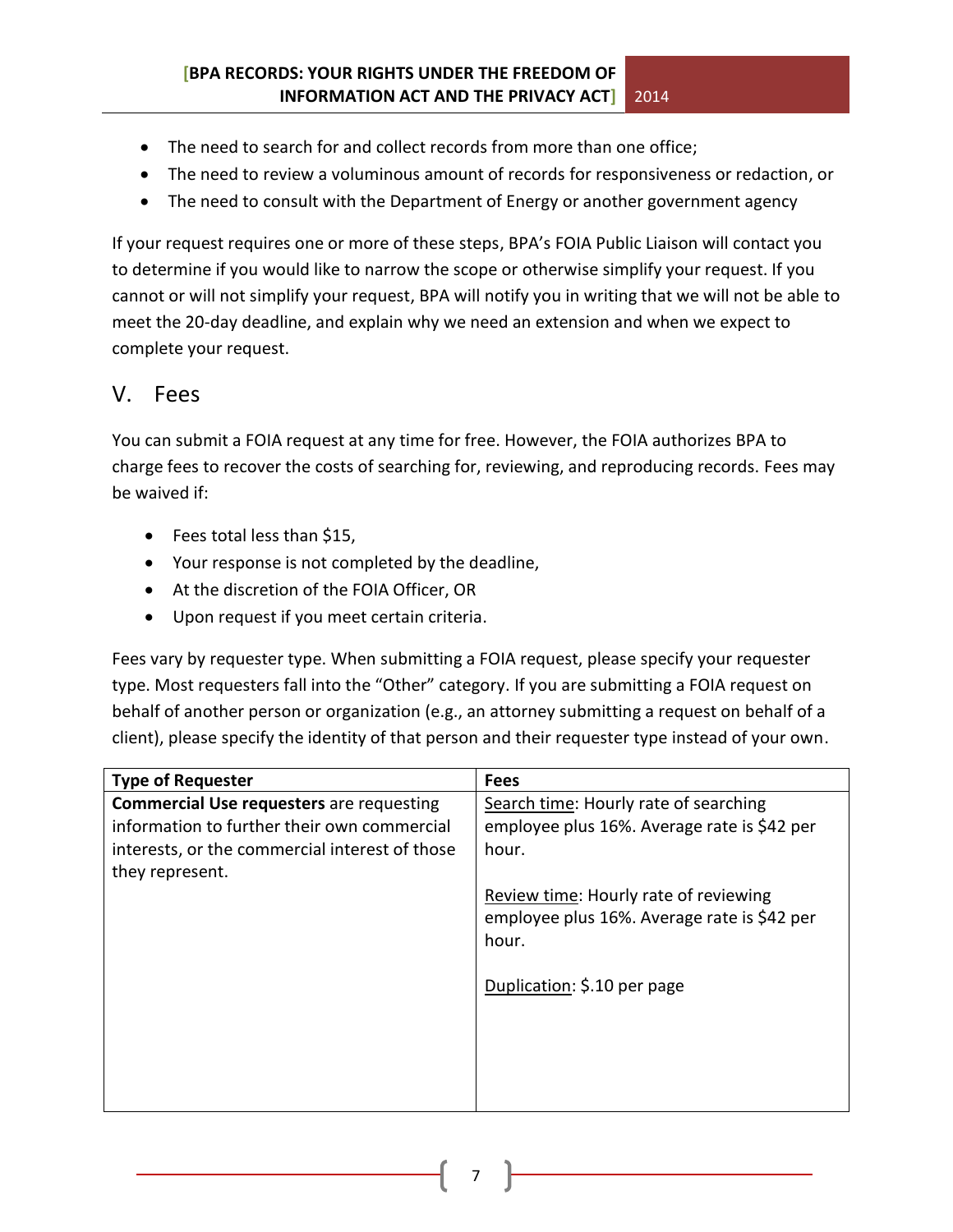#### 2014 **INFORMATION ACT AND THE PRIVACY ACT] [BPA RECORDS: YOUR RIGHTS UNDER THE FREEDOM OF**

| Educational Institution requesters include<br>schools that operate a program of scholarly<br>research. This category does not include<br>students who are requesting records for<br>personal research or course completion; they<br>are "Other" requesters. See below.<br>Non-Commercial Scientific requesters are<br>requesting records on behalf of an institution<br>that is operated solely for the purpose of<br>conducting scientific research that is not<br>intended to promote any particular product or<br>industry. | Search time: No charge<br>Review time: No charge<br>Duplication: 100 free pages, \$.10 per page<br>thereafter                                                                                                                                              |
|--------------------------------------------------------------------------------------------------------------------------------------------------------------------------------------------------------------------------------------------------------------------------------------------------------------------------------------------------------------------------------------------------------------------------------------------------------------------------------------------------------------------------------|------------------------------------------------------------------------------------------------------------------------------------------------------------------------------------------------------------------------------------------------------------|
| News Media Representatives are requesters<br>actively gathering news for an entity that<br>disseminates news to the public. News media<br>representatives may work for or own<br>television or radio stations, newspapers,<br>periodicals, or alternative media sources such<br>as blogs or list-serves. The publication record<br>of the requester may be considered when<br>determining if someone is a news media<br>representative.                                                                                        |                                                                                                                                                                                                                                                            |
| Other                                                                                                                                                                                                                                                                                                                                                                                                                                                                                                                          | Search time: No charge for first two hours;<br>additional hours charged at the hourly rate of<br>the searching employee plus 16%. Average<br>rate is \$42 per hour.<br>Review time: No charge<br>Duplication: 100 free pages, \$.10 per page<br>thereafter |

In your FOIA request, you are encouraged to make a specific statement identifying the amount of fees you are willing to pay. If the fees total \$15 or less, BPA waives the fees and provides records for free. If we estimate that the cost to process your request exceeds the amount you agreed to pay, the FOIA Public Liaison will contact you, in advance of incurring the cost, to give you the opportunity to alter your request in order to reduce the fees. If altering the request is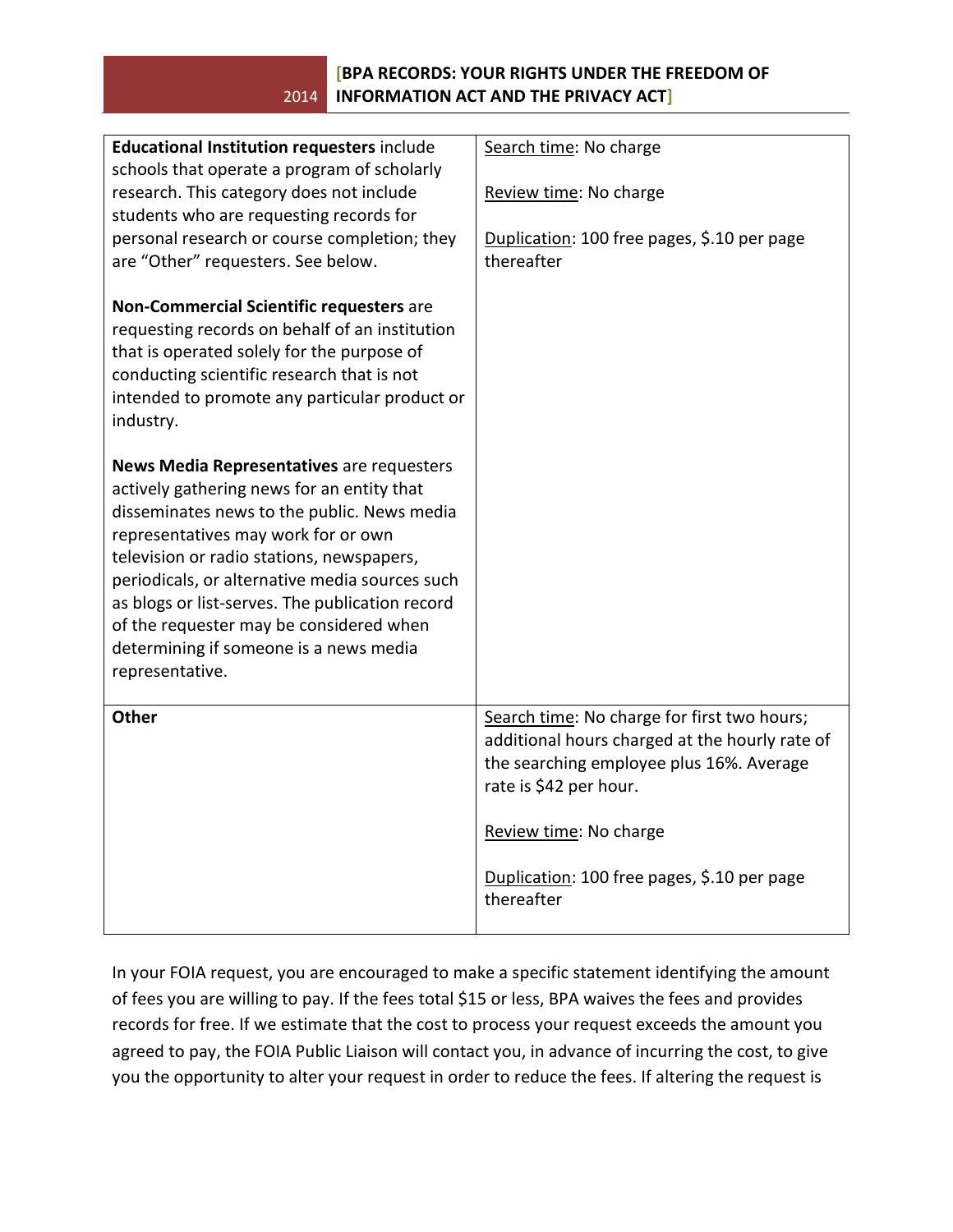not an option, we will ask you to commit in writing to pay the estimated amount of fees before we process your request.

#### Fee Waivers

BPA grants fee waivers when the disclosure of the requested information is in the public interest. Under the FOIA, disclosure is in the public interest whenever: (a) It is likely to contribute significantly to the public's understanding of the operations and activities of the government, AND (b) the disclosure of the requested information is not primarily in the requester's commercial interest.

You must request the fee waiver in writing when you file your FOIA request. Your request must demonstrate *why* you satisfy the above criteria with respect to the requested information. It is not sufficient to simply declare that you meet the criteria.

BPA will notify you in writing of our decision on your fee waiver request. If we deny your request, we will provide an explanation of our decision, and provide information about how to appeal the decision.

# Payment of Fees

Ordinarily, you will not be required to pay any fees until after the records have been processed and sent to you. You may be required to pay fees in advance, however, if we determine that processing your request will cost more than \$250 or if you have a history of non-payment or late payment of FOIA fees.

# Failure to Pay Fees

In the event that FOIA fees are not paid within 30 calendar days from the date of the invoice, you will be charged interest in accordance with the Debt Collection Improvement Act of 1996. Any subsequent FOIA request made by a requester who is in arrears will not be processed until the outstanding fees have been paid in full.

# VI. Administrative Appeals

If you disagree with BPA's application of the FOIA exemptions, or if BPA otherwise fails to meet its statutory obligations, you may file an administrative appeal with the Department of Energy, Office of Hearing and Appeals. You must file your appeal within 30 calendar days of receiving the BPA's final response. If DOE denies the appeal, you may sue BPA in federal court.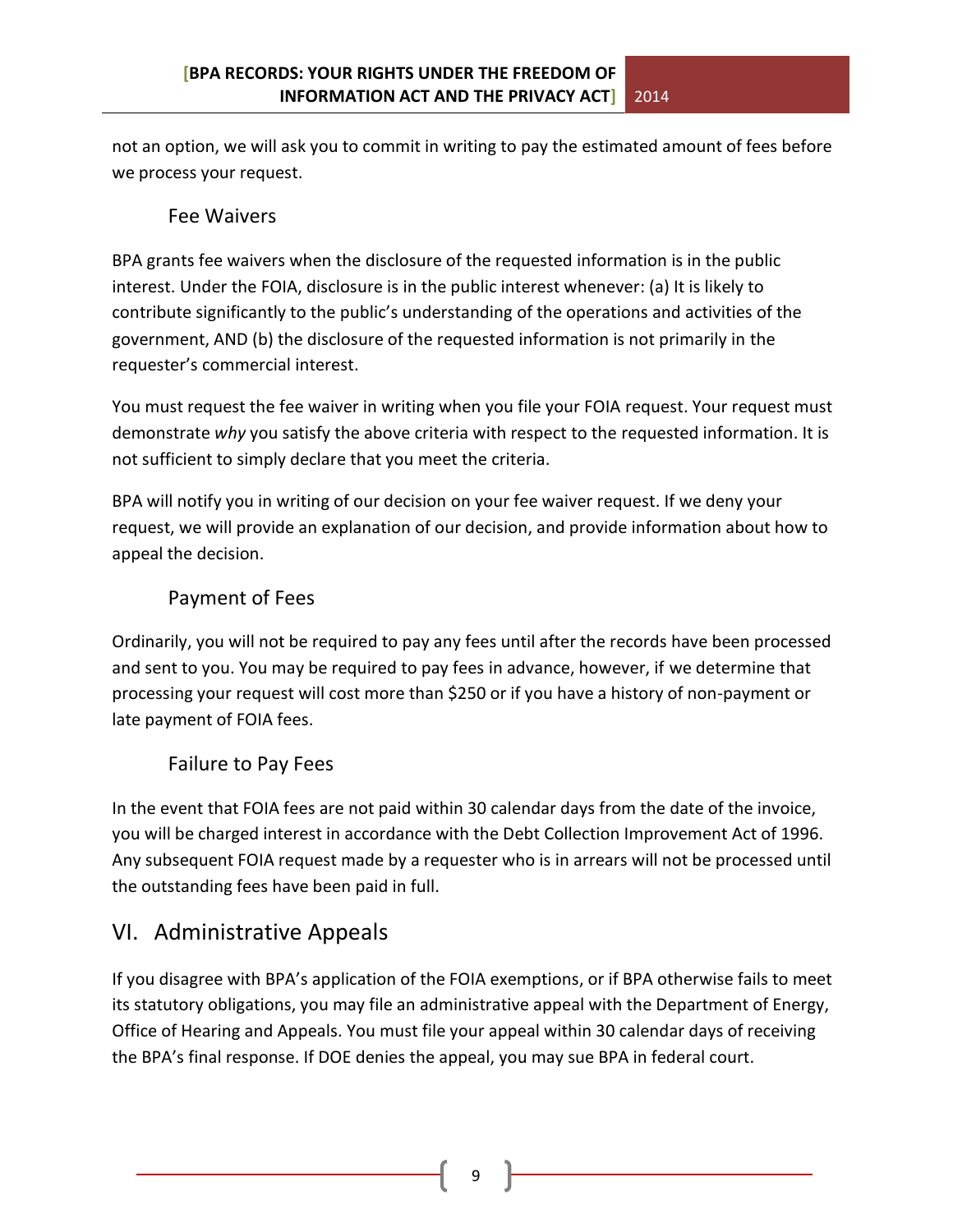You may file an administrative appeal of "adverse determinations." Under the FOIA, adverse determinations include:

- Denial of a request for expedited processing
- Assignment to a particular requester fee category
- Denial of a request for reduction or waiver of fees
- Denial of access to records in whole or in part through withholding or redaction
- Determination that there are no records responsive to your request
- Reasonableness of the search for responsive records

#### Filing an Appeal

All appeals must be made in writing and addressed to the FOIA Appeals Officer. You may submit your appeal by electronic mail at [OHA.filings@hq.doe.gov,](mailto:OHA.filings@hq.doe.gov) or by regular mail to:

Director, Office of Hearings and Appeals, HG-1 Department of Energy 1000 Independence Avenue SW Washington DC 20585.

Your appeal must include the following:

- Your name, address, telephone number, and e-mail address
- A copy of the initial request
- A copy of the letter denying your request in whole or part
- An explanation of the reasons why you disagree with our action. If you are appealing because you believe there are additional records, you must specify why you believe that records exist and, if possible, where you believe they might be located.

Please include the notation "Freedom of Information Act Appeal" on the front of your envelope and at the beginning of your appeal to ensure that your appeal is received without delay.

Your appeal will be decided within 20 working days of the receipt of your request by the Office of Hearings and Appeals. A decision will be sent to you in writing.

#### Denial of Appeals

If your appeal is denied and you believe that your FOIA request was not handled in accordance with the law, you may seek assistance from the Office of Government Information Services (OGIS) of the National Archives and Records Administration. OGIS provides mediation services to resolve disputes between FOIA requesters and agencies. You can find information about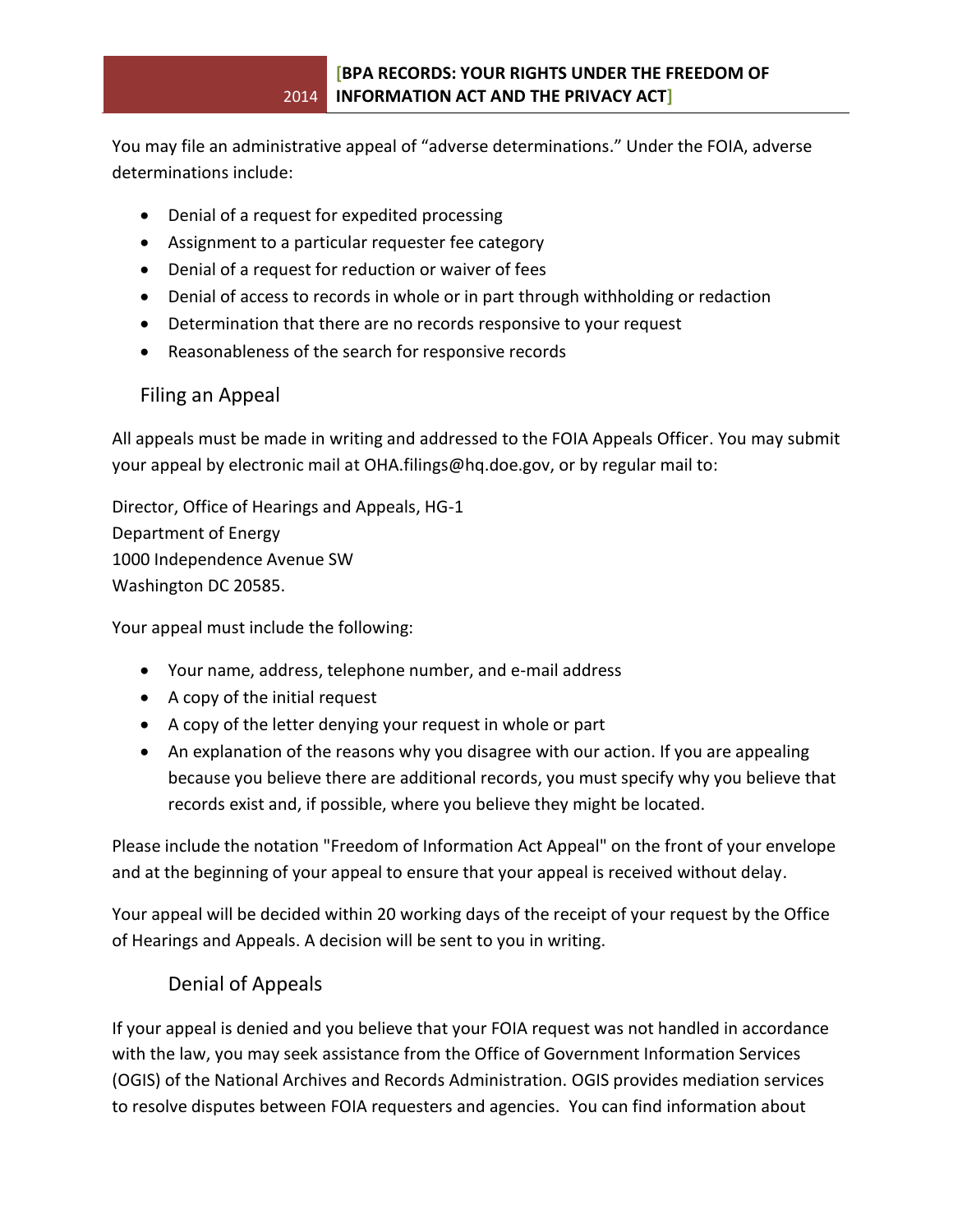OGIS at [https://www.ogis.archives.gov.](https://www.ogis.archives.gov/site3.aspx) You can also sue BPA in federal court; a judge will review the records (if any) and BPA's actions to determine if your FOIA request was properly handled.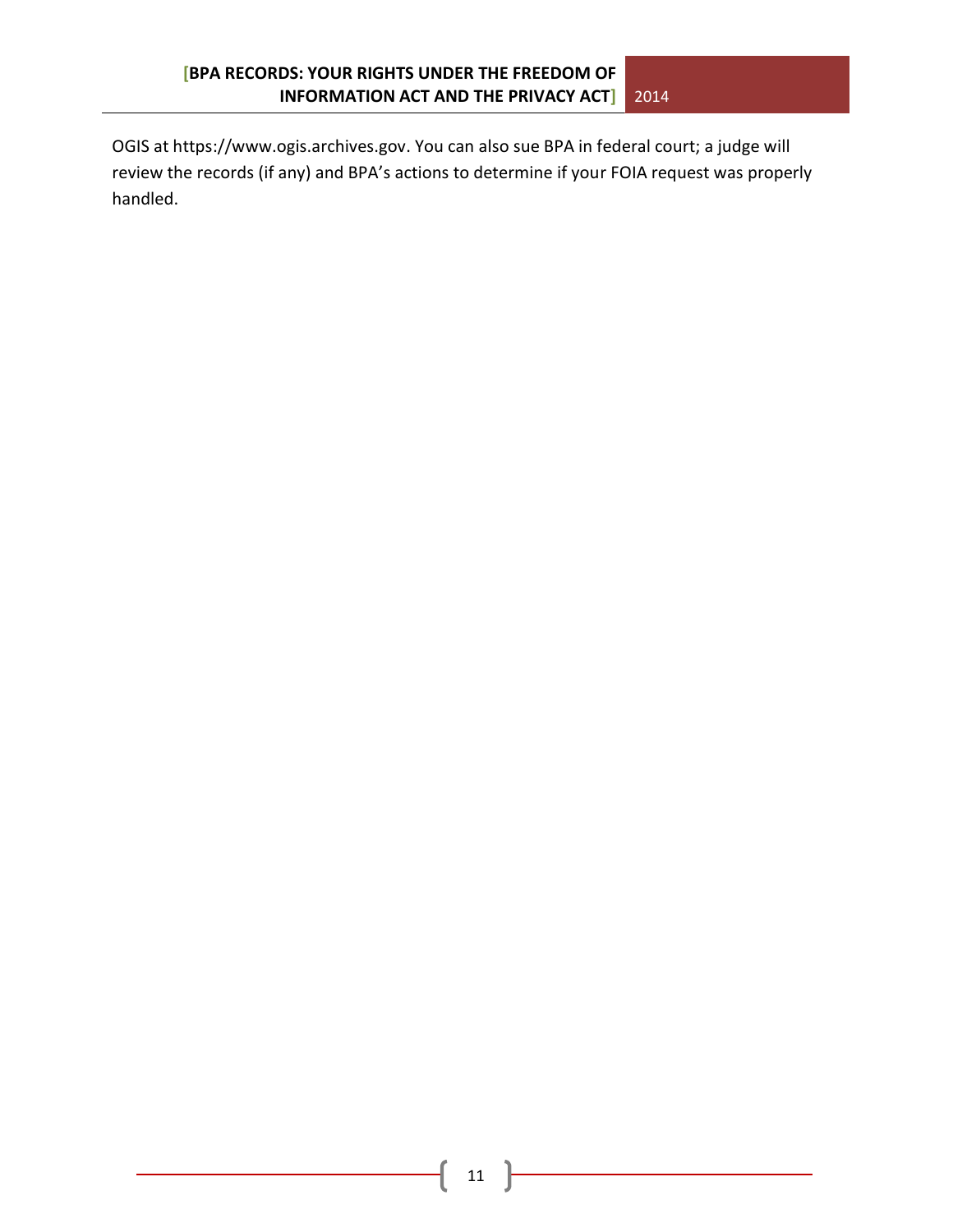# **Chapter Two: Access to Records Under The Privacy Act**

# General Information About the Privacy Act of 1974

The Privacy Act is one of the key laws governing the protection of information about individuals. Under the Privacy Act, which only applies to federal agencies, BPA must limit the collection, maintenance, use and dissemination of personal information.

Unlike the FOIA, which provides the same access to agency records for everyone, the Privacy Act provides you with additional access to records about yourself when those records are contained in a Privacy Act System of Records (SOR). In certain circumstances, guardians and authorized representatives may also request records about you under the Privacy Act.

#### I. Privacy Act Records

Privacy Act records are agency records about individuals that are regularly retrieved by a personal identifier, such as a name or a unique identification number. Most of BPA's Privacy Act records concern employees, and include, for instance, personnel records, official government travel records and training records.

Federal agencies are required to organize such records into Privacy Act Systems of Records, and to inform individuals about the maintenance of the records through Privacy Act System of Records Notices published in the Federal Register. For the purposes of the Privacy Act, a "system" is defined as a group or category of records. Records in the same System may be stored in a variety of different places or formats. You can find a complete list of Systems of Records used by BPA in the Appendix.

#### II. Privacy Act Requests and FOIA

When you request records under the Privacy Act, we process your request under both the Privacy Act and the FOIA. Some records that are about individuals are not part of Privacy Act Systems of Records and are therefore not available under the Privacy Act. For instance, although they may be about individuals, e-mails are usually not part of a Privacy Act System of Records. These records may instead be available under the FOIA. Processing your request using both statutes assures that you receive maximum disclosure of responsive records.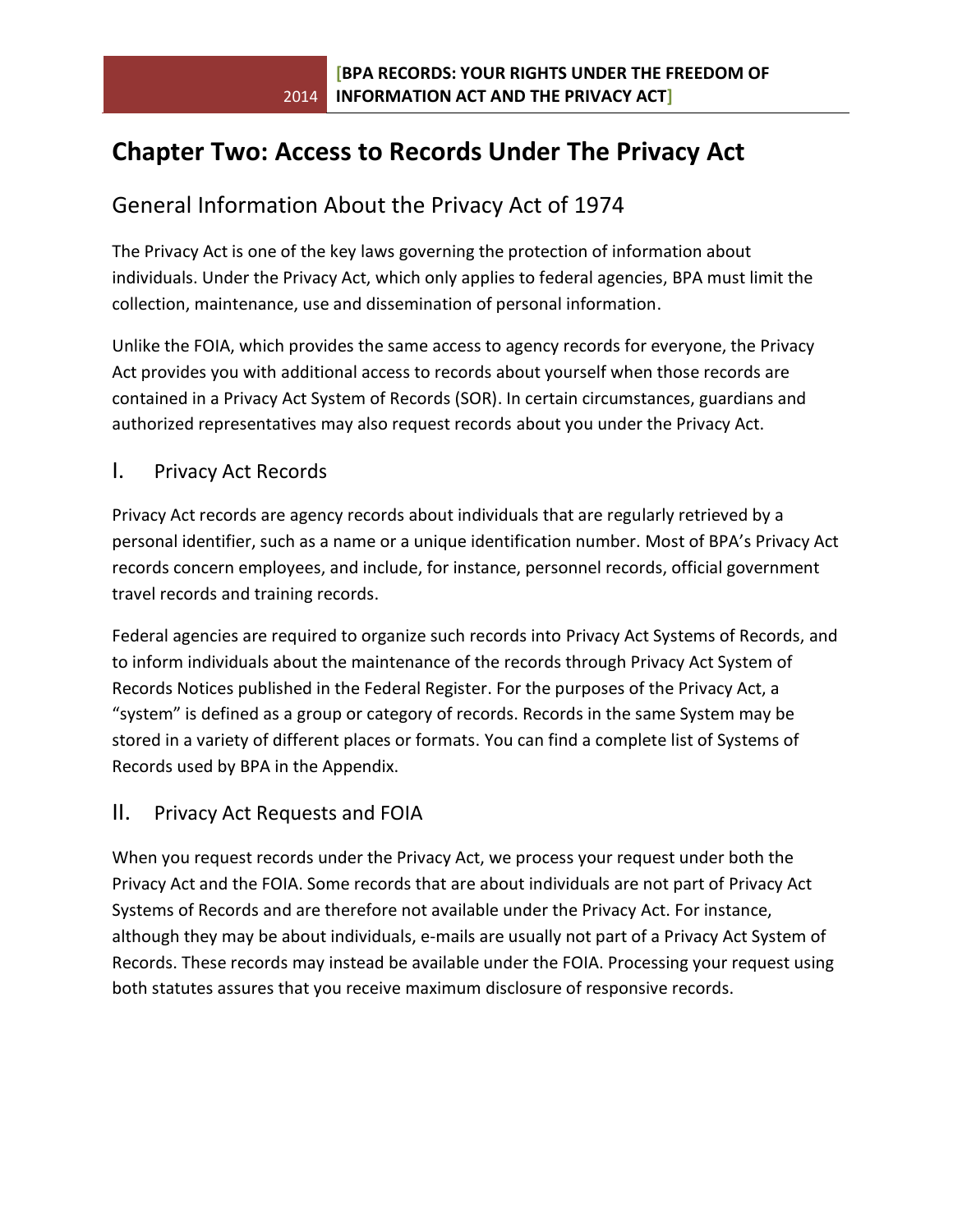# III. Exemptions

The Privacy Act authorizes a federal agency to redact a very limited amount of information from Privacy Act records before it releases the records to you. BPA may redact the following kinds of information:

- Information compiled in reasonable anticipation of a civil action or proceeding
- Information related to non-criminal law enforcement matters
- Investigatory information used to determine eligibility or suitability for federal civilian employment

Other exemptions to the Privacy Act, including an exemption for classified information, rarely apply to BPA records.

# IV. Filing Privacy Act Requests

At BPA, the FOIA team processes both FOIA and Privacy Act requests.

Submit your request by:

**Filling out an electronic form** at http://www.bpa.gov/news/FOIA/Pages/RequestForm.aspx

**Faxing** it to (503) 230-4619

**Mailing** it to: Christina J. Munro, FOIA/Privacy Officer Mail Stop D-B1 Bonneville Power Administration P.O. Box 3621 Portland, OR 97208

#### Your request must include:

- **A statement that the request is made pursuant to the Privacy Act.**
- **A detailed description of the nature of the record sought.** This may include:
	- $\circ$  The date of the records, or the time period in which the record was created
	- o The System of Records that includes the records you are seeking
	- o Other information that may help us locate the records, including dates of employment, maiden name, account numbers, or job vacancy numbers.
- **Information verifying your identity**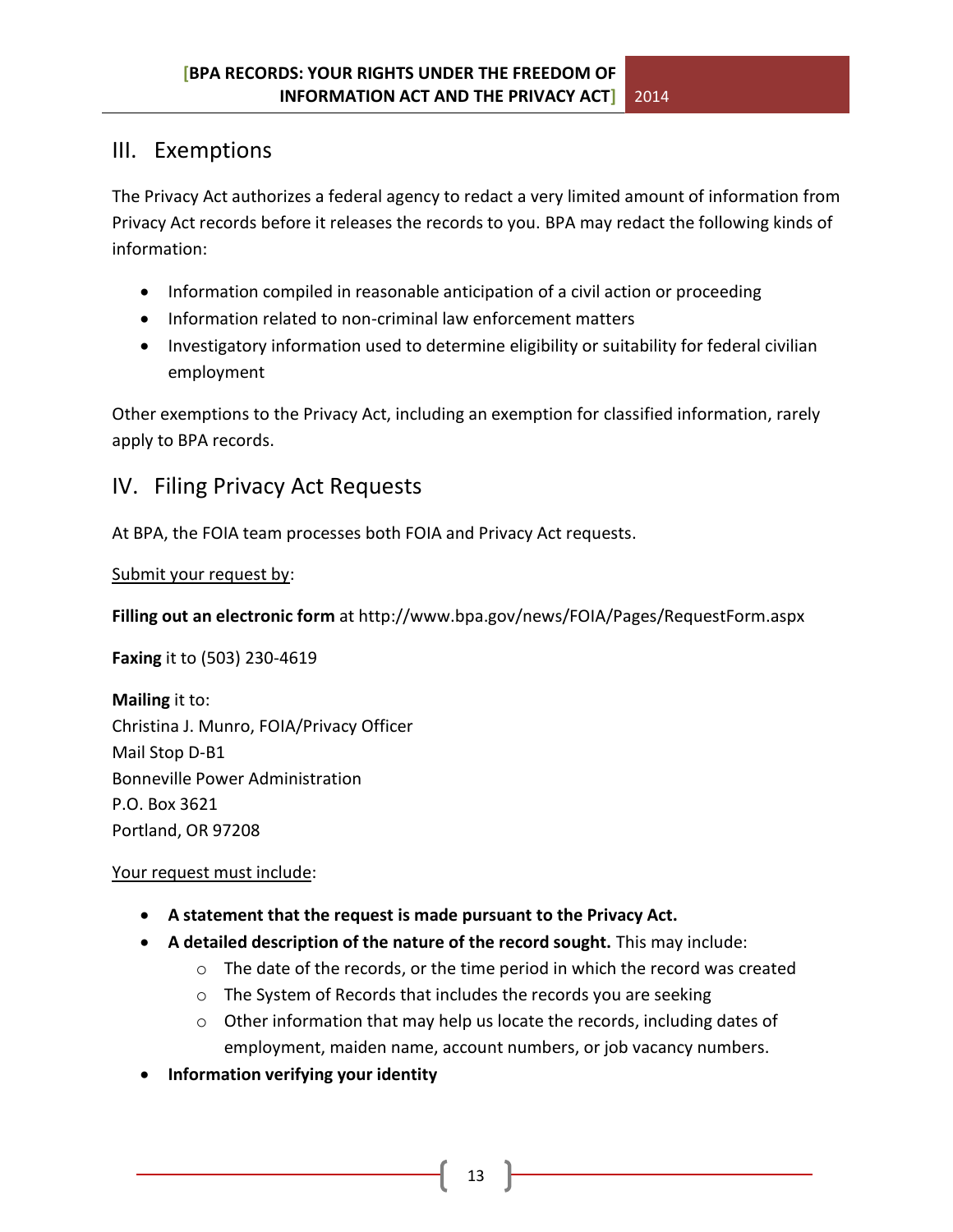- o Your request should include DOE F 531, the Department of Energy's Privacy Act Request Form. If you cannot print a copy of the form, please contact this office and we will mail a copy to you. You will be asked to provide copies of two documents containing your name or signature, including one that includes current address and date of birth (such as a driver's license, passport, etc.).
- o Whenever possible, the BPA FOIA Office prefers to verify identity in person by meeting with requesters at or near BPA Headquarters. We will contact you to arrange a short meeting or to arrange a secure method of transmitting identifying documents. To protect your personal information, we do not accept copies of identifying documents by e-mail.

# V. Response Time

Like FOIA requests, we process Privacy Act requests on a first-in, first-out basis, with complex requests processed in a separate queue to avoid undue delay in responding to simple requests. BPA is required to respond to your request as soon as possible, but not later than 20 days after we receive it. If we are required to retrieve records from archives, review a voluminous amount of records or consult with other agencies, our office will contact you to inform you of the reasons for delay and the expected date of response.

# VI. Fees

Most Privacy Act requests do not result in any fee to the requester. Fees may be charged for copying Privacy Act records, but not for searching or reviewing records. Paper copies cost \$.10 per page, and the first 100 pages are provided for free. If fees total \$15 or less, BPA waives the fee and all pages are provided for free.

# VII. Administrative Appeals

Under the Department of Energy's Privacy Act regulations permit administrative appeals, you may appeal the response to your request within 30 calendar days using the process described in Chapter One. If your appeal is denied by the Department of Energy, you may sue BPA in federal court.

# VIII.Third-Party Access to Your Privacy Act Records

One of the primary purposes of the Privacy Act is to limit the disclosure of records about individuals. BPA can only disclose Privacy Act records in the following limited circumstances: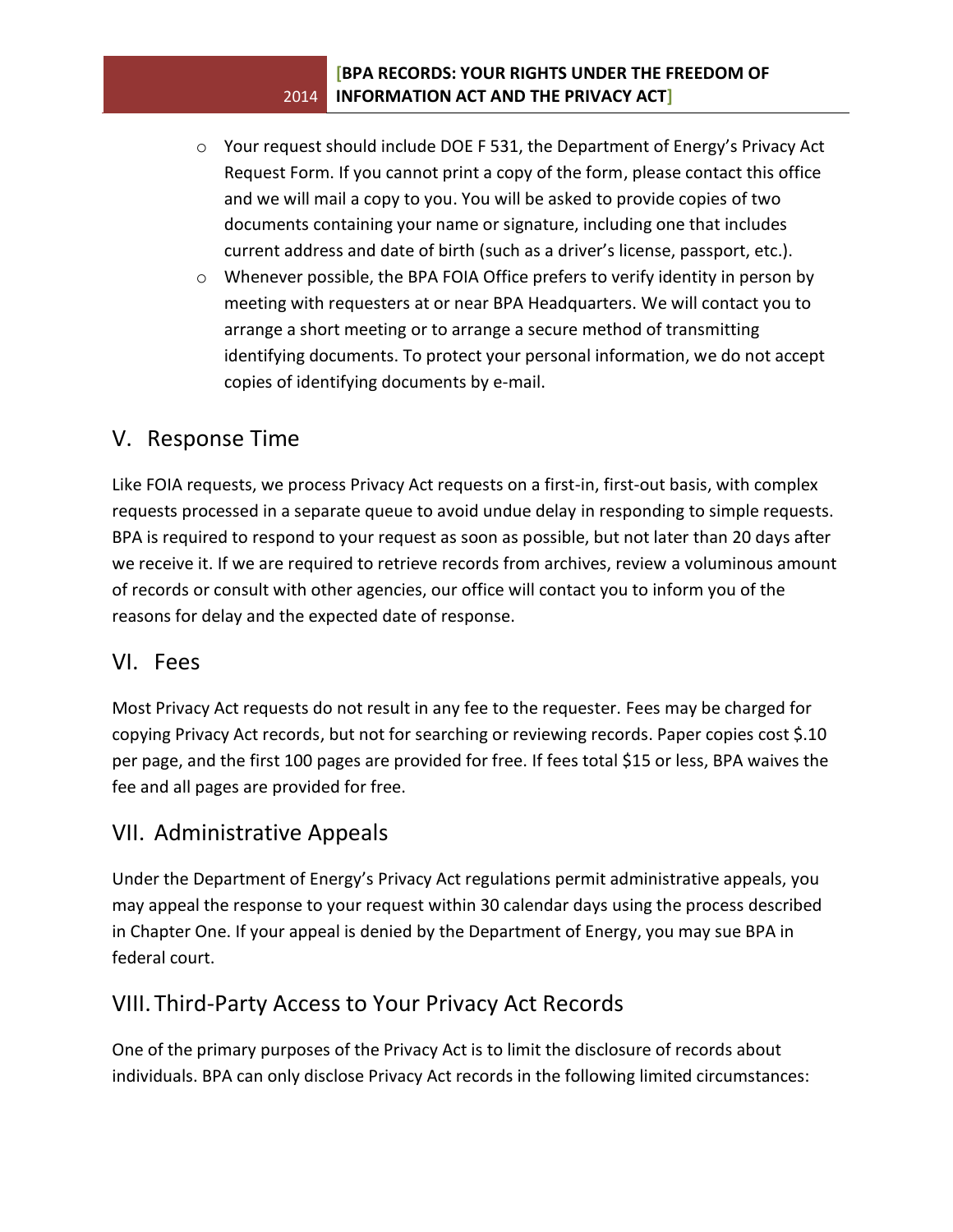- To BPA or Department of Energy employees who need the record for official business purposes
- When required under the Freedom of Information Act
- For routine uses that are (a) specifically identified in the relevant System of Records Notice and (b) compatible with the original purpose for collecting the information
- For compelling reasons of health or safety
- For civil or criminal law enforcement, or under the order of a court of competent jurisdiction
- To the Bureau of the Census, National Archives, Congress or the Comptroller General
- In anonymized form, for statistical research or reporting
- To consumer reporting agencies as required by the Debt Collection Act

If you believe that your Privacy Act records have been disclosed unlawfully, please contact this office immediately at (503) 230-7303. You may sue BPA in federal court for unlawful disclosure.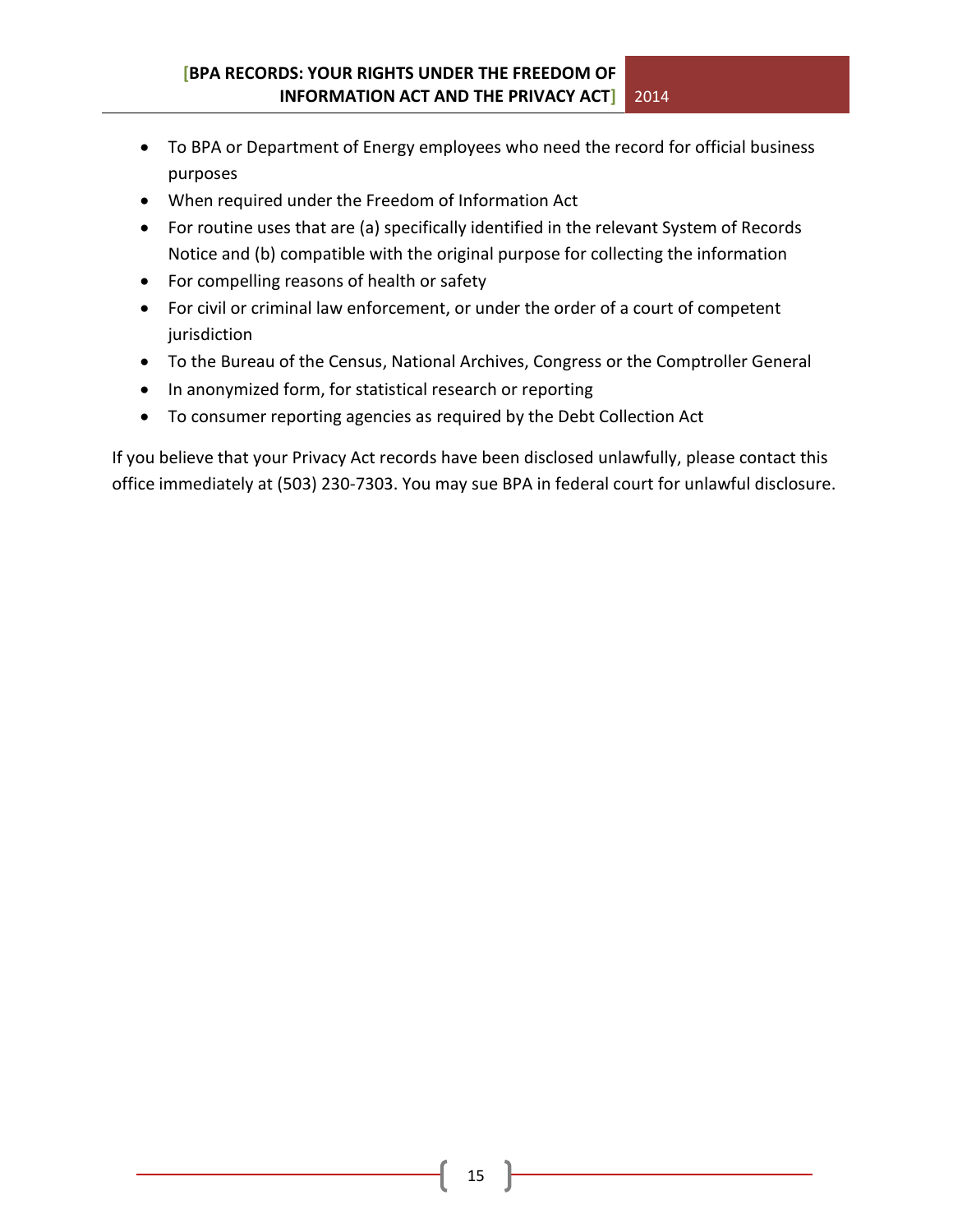# **Chapter Three: Correcting Privacy Act Records**

In addition to providing access to records, the Privacy Act guarantees individuals the right to correct Privacy Act records that are inaccurate, irrelevant, untimely or incomplete.

This right of correction applies only to individuals and only to information about themselves. The Privacy Act does not give individuals the right to appeal other legal decisions or discretionary actions taken by BPA.

# I. Requesting Correction

Submit your request for correction by:

**Faxing** it to (503) 230-4619

**Mailing** it to: Christina J. Munro, FOIA/Privacy Officer Privacy Act Amendment Request Mail Stop D-B1 Bonneville Power Administration P.O. Box 3621 Portland, OR 97208

#### Your request must include:

- A statement that the request is made under the Privacy Act.
- The name of the System of Records most likely to contain the records you seek to correct – see a complete list in the Appendix.
- A detailed description of the information you wish to correct.
- A written statement explaining why you believe that the information in question is not accurate, relevant, timely, or complete. Please provide any evidence you have to support your claim. BPA will only correct records if we find that it is *more than likely* that the records are wrong. The burden of proof is on the requester.
- **Information verifying your identity** 
	- o Your request should include DOE F 531, the Department of Energy's Privacy Act Request Form. If you cannot print a copy of the form, please contact this office and we will mail a copy to you. You will be asked to provide copies of two documents containing your name or signature, including one that includes current address and date of birth (such as a driver's license, passport, etc.).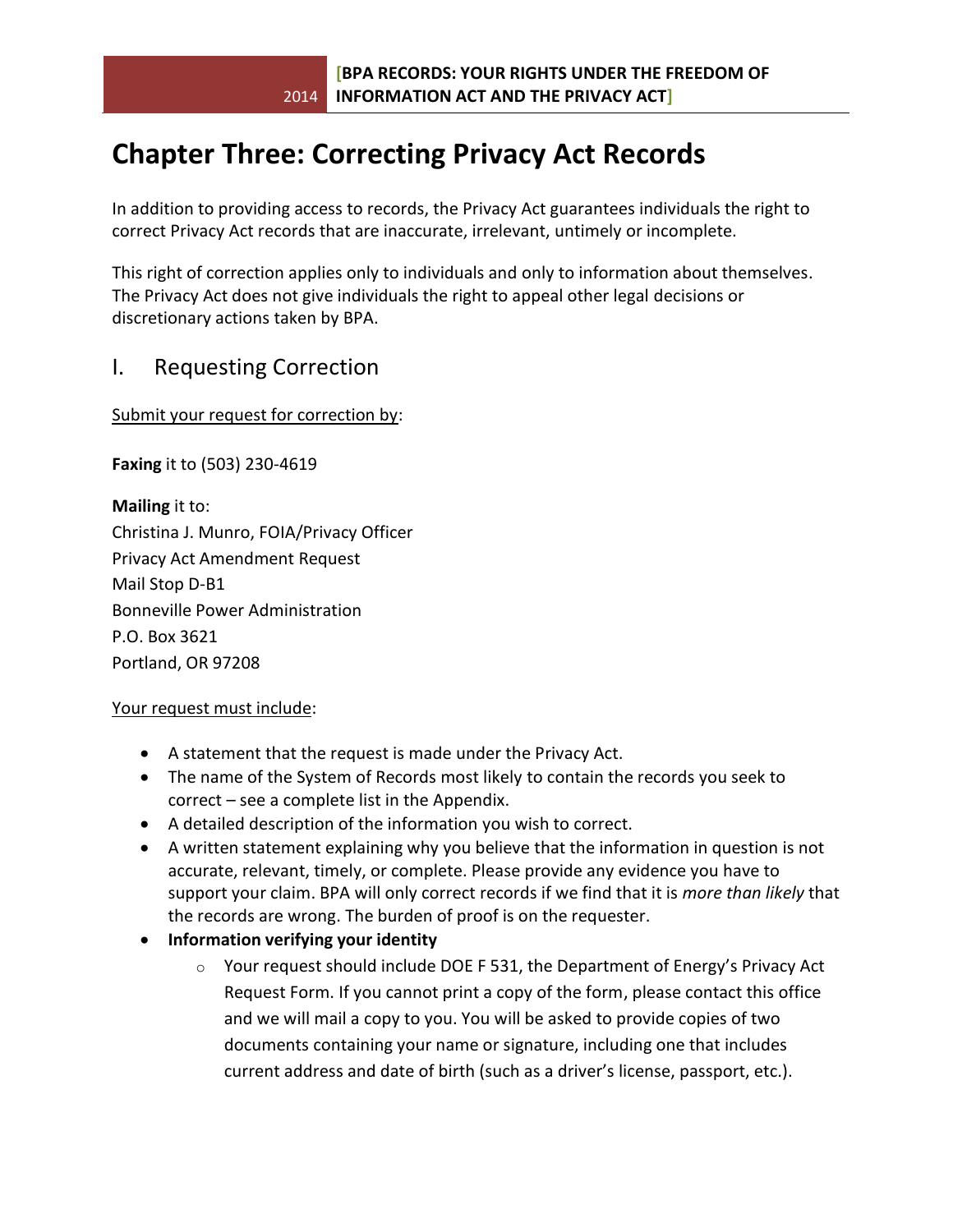o Whenever possible, the BPA FOIA Office prefers to verify identity in person by meeting with requesters at or near BPA Headquarters. We will contact you to arrange a short meeting or to arrange a secure method of transmitting identifying documents. To protect your personal information, we do not accept copies of identifying documents by e-mail.

There are no fees for requests for correction.

# II. Criteria for Correction

BPA uses the following criteria when reviewing a request for correction:

- The strength of the evidence you submit
- The factual accuracy of the information
- The nature of the record to be corrected
- The feasibility of the specific means of correction requested

## III. Correction Process

After a valid request to correct a Privacy Act record is received, your request will be acknowledged by email or letter within 10 days. A decision will be issued within 20 days.

The manager of the relevant System of Records, in conjunction with BPA's Office of General Counsel, will provide a recommendation on correction to the Privacy Officer. Based on the recommendation and independent review, the Privacy Officer will either grant or deny the request for correction.

If your request is **granted**:

- The Privacy Office will instruct the system manager to make the requested correction.
- You will be advised of the decision in writing, and a copy or description of the correction will be provided to you.
- BPA will notify prior recipients of the record that it has been corrected

If your request is **denied**:

- You will be advised of the decision in writing
- The decision will include reasons for the denial and the system manager's name and title
- Your appeal and disagreement rights will be explained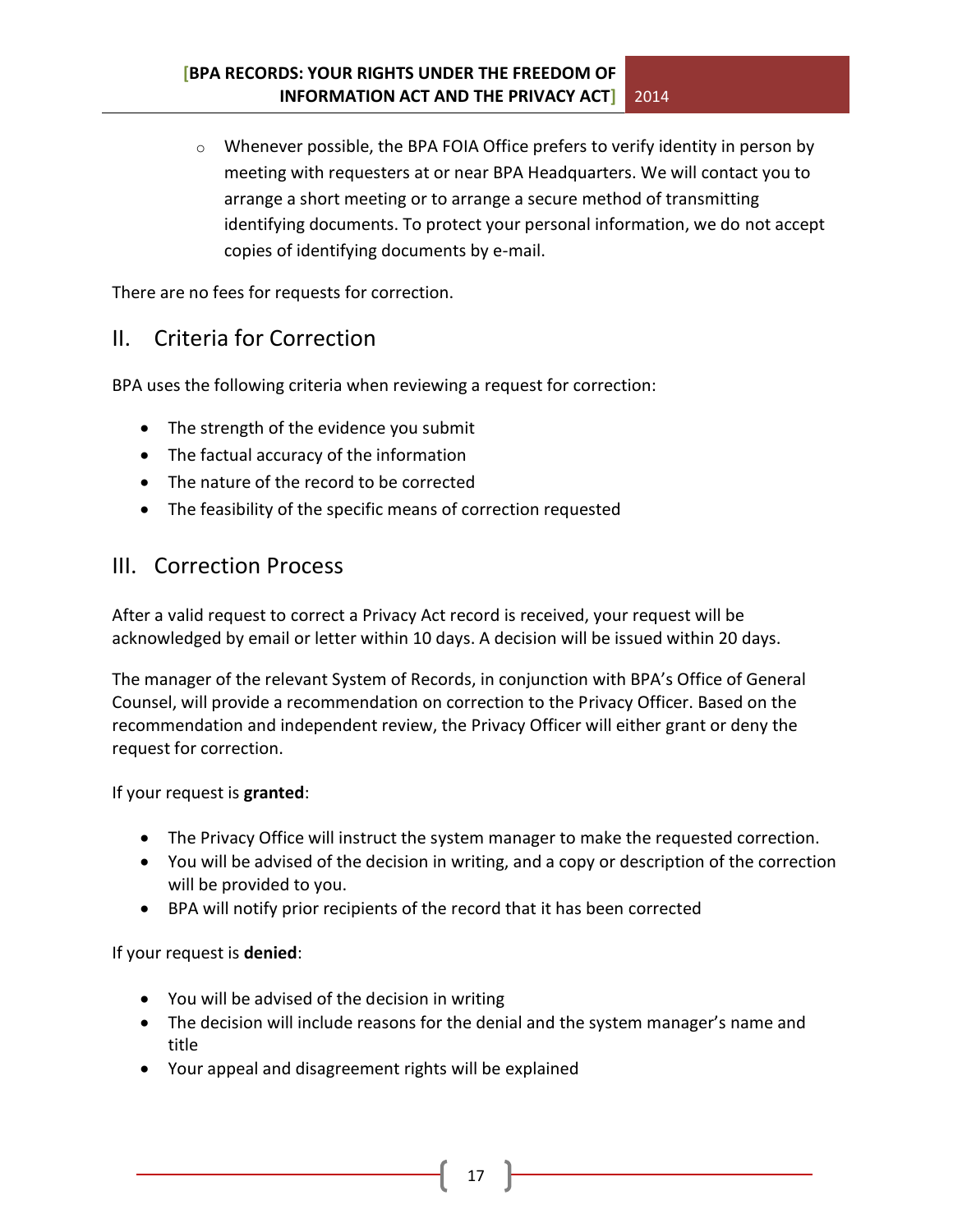# IV. Administrative Appeals and Statements of Disagreement

If your request is denied, you may appeal the denial within 30 calendar days using the process described in the Chapter One about FOIA. If your appeal is rejected by the Department of Energy, you may file a statement of disagreement or sue BPA in federal court.

To file a statement of disagreement, send a concise, signed statement describing why you disagree with the final determination. BPA will maintain your statements together with the information that you sought to correct. Whenever we disclose that information in the future, we will include a copy of your statement of disagreement along with the information. When practicable and appropriate, we will also provide a copy of the statement of disagreement to any prior recipients of the record.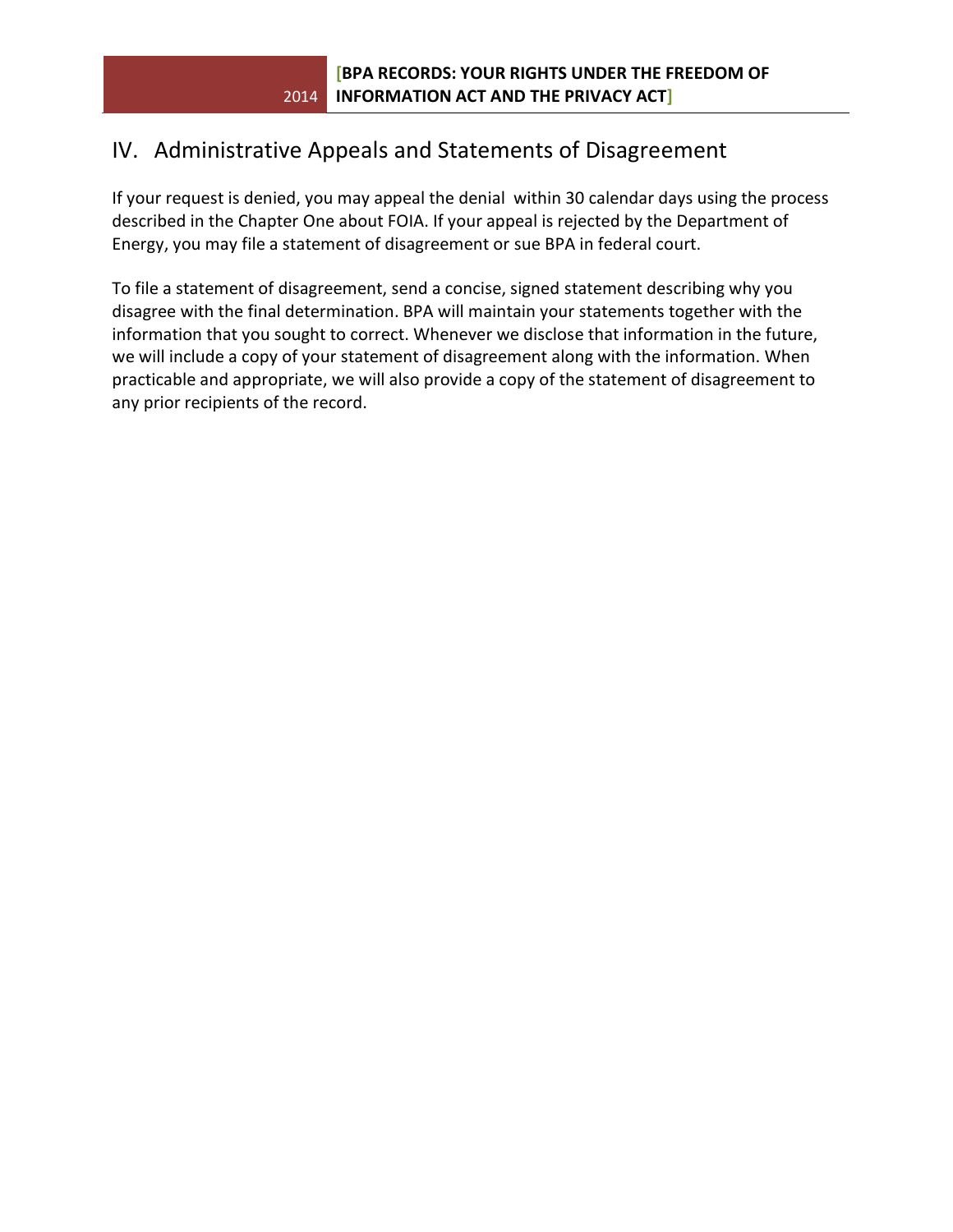# **Chapter Four: Resources**

More information about your right to federal records can be found in the following laws, regulations, guidance documents, and websites:

- The Freedom of Information Act, 5 U.S.C. § 552
- The Privacy Act of 1974, 5 U.S.C. § 552a
- Department of Energy FOIA regulations, 10 CFR Part 1004
- Department of Energy Privacy Act regulations, 10 CFR Part 1008
- The Department of Justice FOIA Guide, available at http://www.justice.gov/oip/foia-guide.html
- The Department of Justice Privacy Act Overview, available at http://www.justice.gov/opcl/1974privacyact-overview.htm
- BPA's Privacy Program page
- BPA's FOIA page at http://www.bpa.gov/news/FOIA/Pages/default.aspx
- The Department of Energy FOIA page at http://energy.gov/management/officemanagement/operational-management/freedom-information-act
- The Department of Energy FOIA portal at http://foiaportal.energy.gov/
- FOIA.gov
- The Office of Government Information Services website at https://ogis.archives.gov/

# Comments or Questions Regarding BPA's FOIA/PA Program

BPA welcomes your comments or questions concerning our FOIA/Privacy Act request program. Comments, questions, and suggestions can be communicated by:

**Calling us** at (503) 230-7303

**Faxing** a letter to (503) 230-4619

**Mailing** a letter to: Christina J. Munro, FOIA Officer Mail Stop D-B1 Bonneville Power Administration P.O. Box 3621 Portland, OR 97208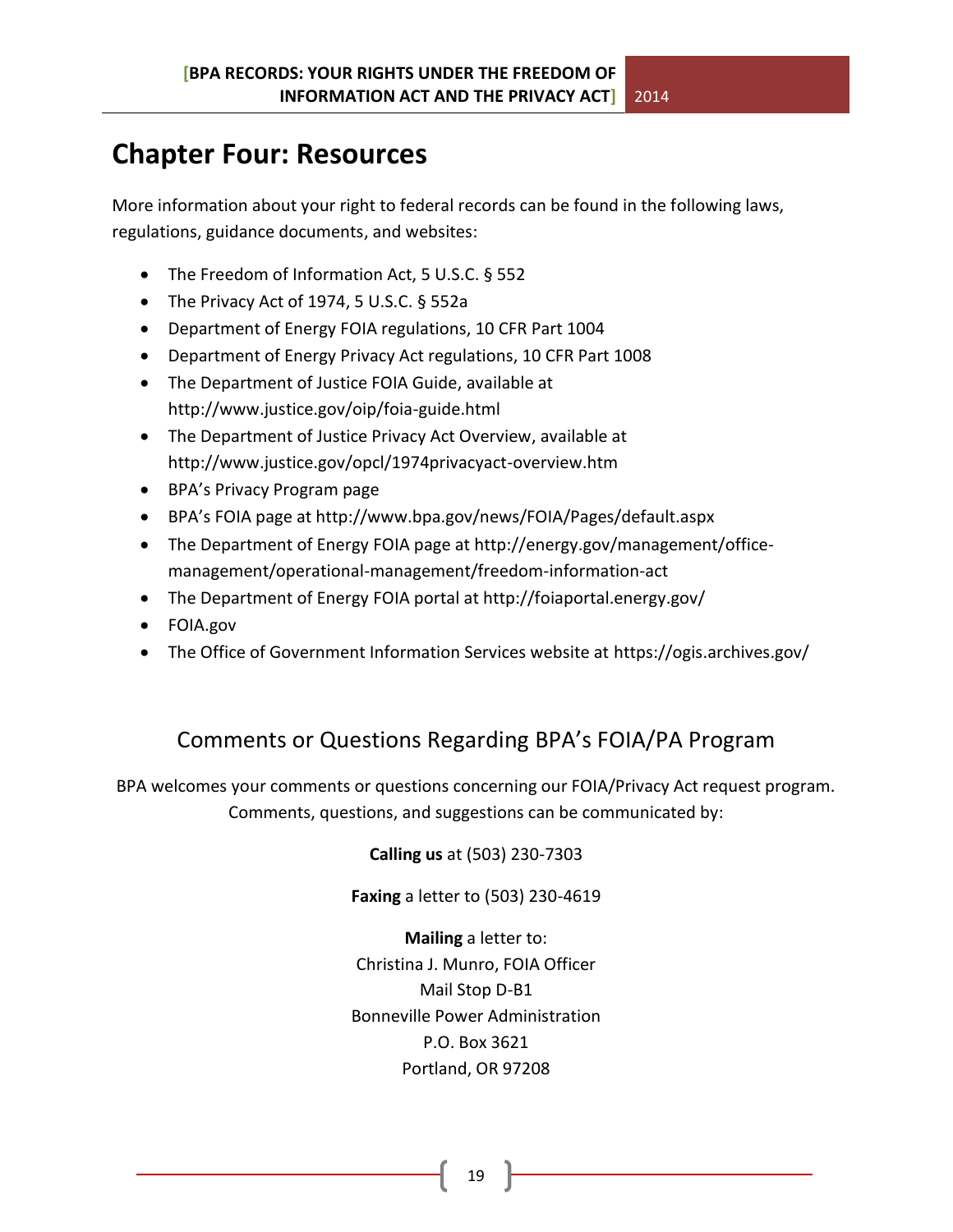# **Appendix I: Model Requests for Access or Correction**

#### **Model FOIA Request**

[Date]

Bonneville Power Administration Attention: FOIA Officer PO Box 3621 Portland, OR 97208-3621

Re: Freedom of Information Act Request

Dear FOIA Officer:

This is a request under the Freedom of Information Act (FOIA).

I request that a copy of the following documents be provided to me:

[Identify the documents or information as specifically as possible.]

In order to help you determine my status for the applicability of any fees, I am requesting these documents for a [*choose one*: commercial, educational, scientific, news media or other] purpose.

[If you are seeking news media, educational or scientific institution status, or seek a public interest fee waiver, describe the purpose of the request. *For example,* "I am affiliated with an educational institution and the request is made for a scholarly or scientific purpose and not for a commercial use."]

If there are any fees for searching for or copying the documents, please let me know before you process my request. [Or, I am willing to pay fees for this request up to a maximum of \$[\_\_\_\_]. If you estimate that the fees will exceed this limit, please contact me.]

If you have any questions about processing this request, you may contact me during at [telephone number] or [email address].

Sincerely, [Signature] [Print name]

[Address] [City, State, Zip Code] [Telephone number] [*Optional:* E-mail address]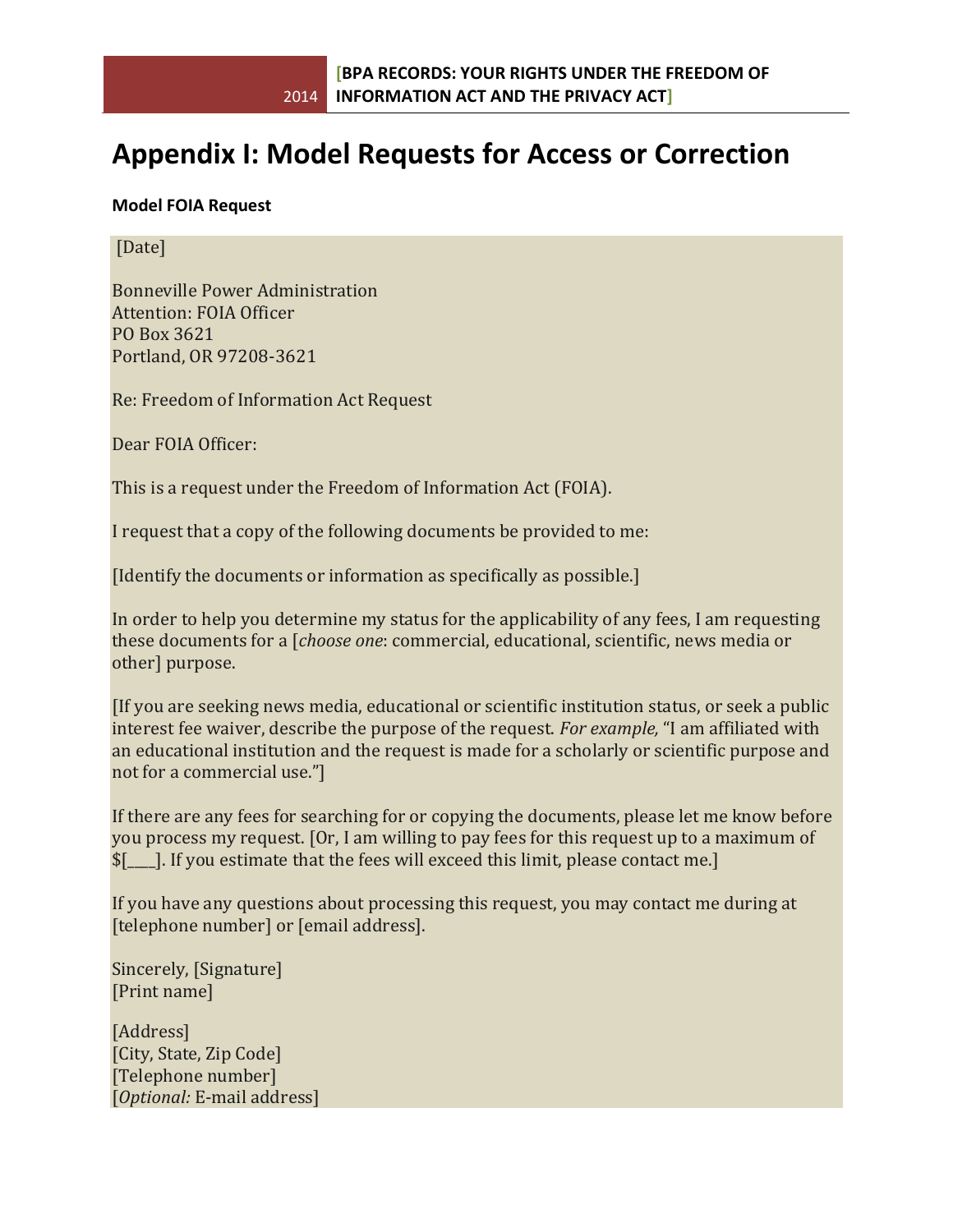#### **Model Privacy Act Access Request**

[Date]

Bonneville Power Administration Attention: FOIA Officer PO Box 3621 Portland, OR 97208-3621

Re: Privacy Act Request

Dear FOIA Officer:

This is a request under the Privacy Act.

I request that a copy of the following documents be provided to me:

[Identify the documents or information as specifically as possible.]

[Identify the System of Records where you believe the information is located.]

If you have any questions about processing this request, you may contact me during at [telephone number] or [email address].

Sincerely, [Signature] [Print name]

[Address] [City, State, Zip Code] [Telephone number] [*Optional:* E-mail address]

Attachment: [Verification of Identity]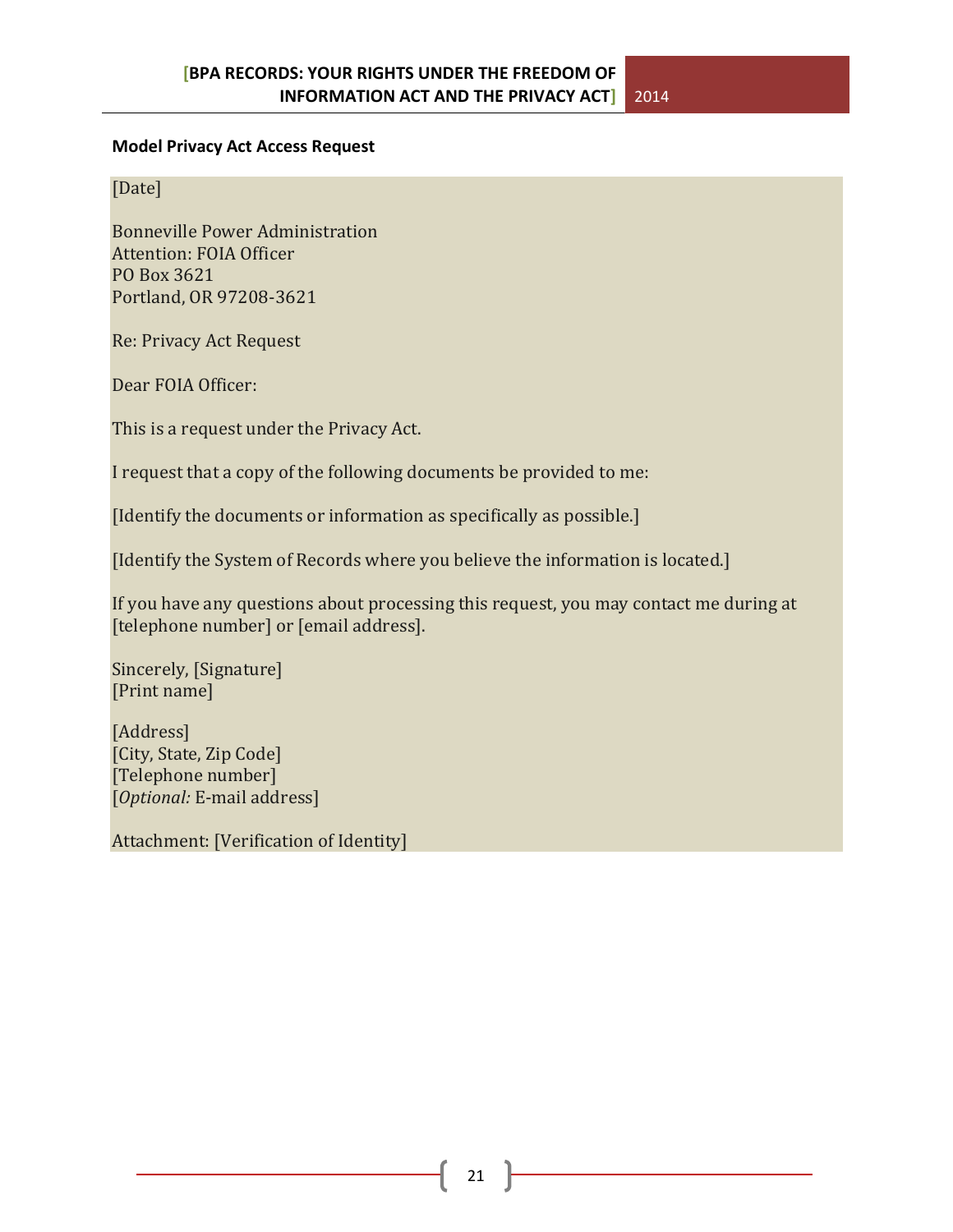#### **Model Privacy Act Correction Request**

[Date]

Bonneville Power Administration Attention: Privacy Officer Privacy Act Amendment Request PO Box 3621 Portland, OR 97208-3621

Re: Privacy Act Amendment/Correction Request

Dear BPA Privacy Officer:

This is an information amendment/correction request under the Privacy Act.

I request that the following information be amended/corrected: [Identify the information as specifically as possible.] [Identify the System of Records where you believe the information is located.] If you have any questions about processing this amendment /correction request, you may contact me during [when] at [telephone number] or [email address].

Sincerely,

[Signature] [Print name] [Address] [City, State, Zip Code] [Telephone number]F [Optional: E-mail address]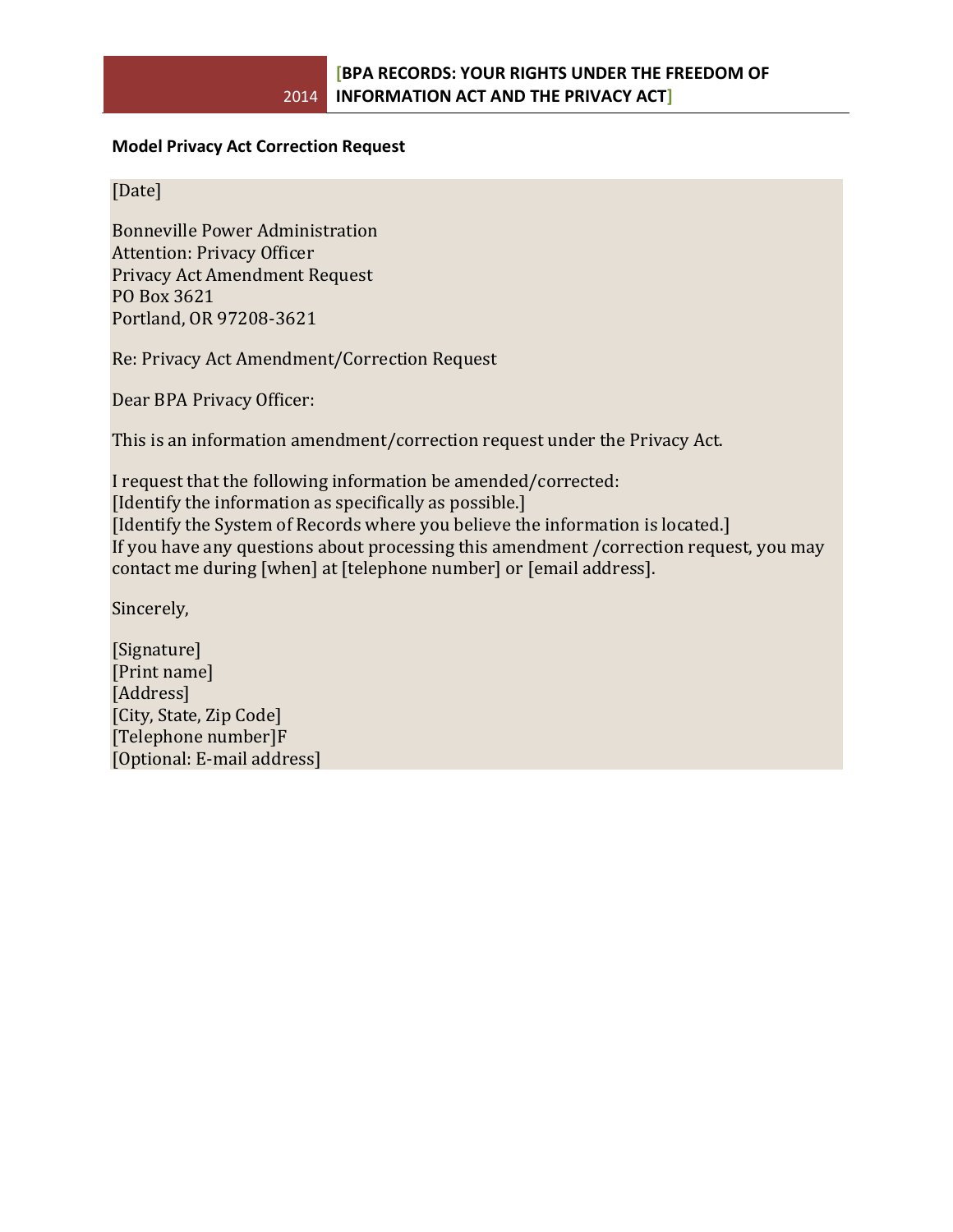# **Appendix II: Privacy Act Systems of Records**

| <b>Type of Record</b> | <b>Systems of Records</b>                                                       |
|-----------------------|---------------------------------------------------------------------------------|
| Employee -            | <b>DOE-1: Grievance Records</b>                                                 |
| General               | DOE-2: Personnel Supervisor Maintained Personnel Records                        |
|                       | DOE-5: Personnel Records of Former Contract Employees                           |
|                       | DOE-7: Whistleblower Investigation, Hearings, and Appeals Records               |
|                       | DOE-13: Payroll and Leave Records                                               |
|                       | DOE-28: General Training Records                                                |
|                       | DOL/GOVT-1: OWCP FECA Files                                                     |
|                       | DOL/GOVT-2: Job Corps Student Records                                           |
|                       | EEOC/GOVT-1: EEOC Records and Appeals Records                                   |
|                       | GSA/GOVT-2: Employment Under Commercial Activities Contracts                    |
|                       | MSPB/GOVT-1: Appeal and Case Record                                             |
|                       | OPM/GOVT-1: General Personnel Records                                           |
|                       | OPM/GOVT-2: Employee Performance File Systems Record                            |
|                       | OPM/GOVT-3: Records of Adverse Actions                                          |
| $Employee -$          | OPM/GOVT-5: Recruiting, Examining and Placement Records                         |
| Hiring and            | OPM/GOVT-7: Applicant Race, Sex, National Origin, and Disability Status Records |
|                       | OPM/GOVT-9: File on Position Classification Appeals, Job Grading Appeals        |
| Promotion             |                                                                                 |
| Employee -            | DOE-10: Employees Occupational Illness Compensation Program Files               |
| Medical               | DOE-33: Personnel Medical Records                                               |
|                       | DOE-34: Employee Assistance Program Records                                     |
|                       | DOE-35: Personnel Radiation Exposure Records                                    |
|                       | DOE-38: Occupational and Industrial Accident Records                            |
|                       | DOE-77: Physical Fitness Test Records                                           |
|                       | DOE-88: Epidemiologic and Other Health Studies                                  |
|                       | OPM/GOVT-10: Employee Medical File Systems Records                              |
| Finance and           | DOE-16: Federal Employee Subsidy Program Records                                |
| <b>Supply Chain</b>   | DOE-18: Financial Accounting System                                             |
|                       | DOE-23: Property Accountability System                                          |
|                       | DOE-26: Official Travel Records                                                 |
|                       | DOE-82: Grant and Contract Records for Research Projects and Science            |
|                       | Education                                                                       |
|                       | GSA/GOVT-3: Travel Charge Card Program                                          |
|                       | GSA/GOVT-4: Contracted Travel Services Program                                  |
|                       | GSA/GOVT-6: SmartPay Purchase Charge Card Program                               |
|                       |                                                                                 |
|                       |                                                                                 |